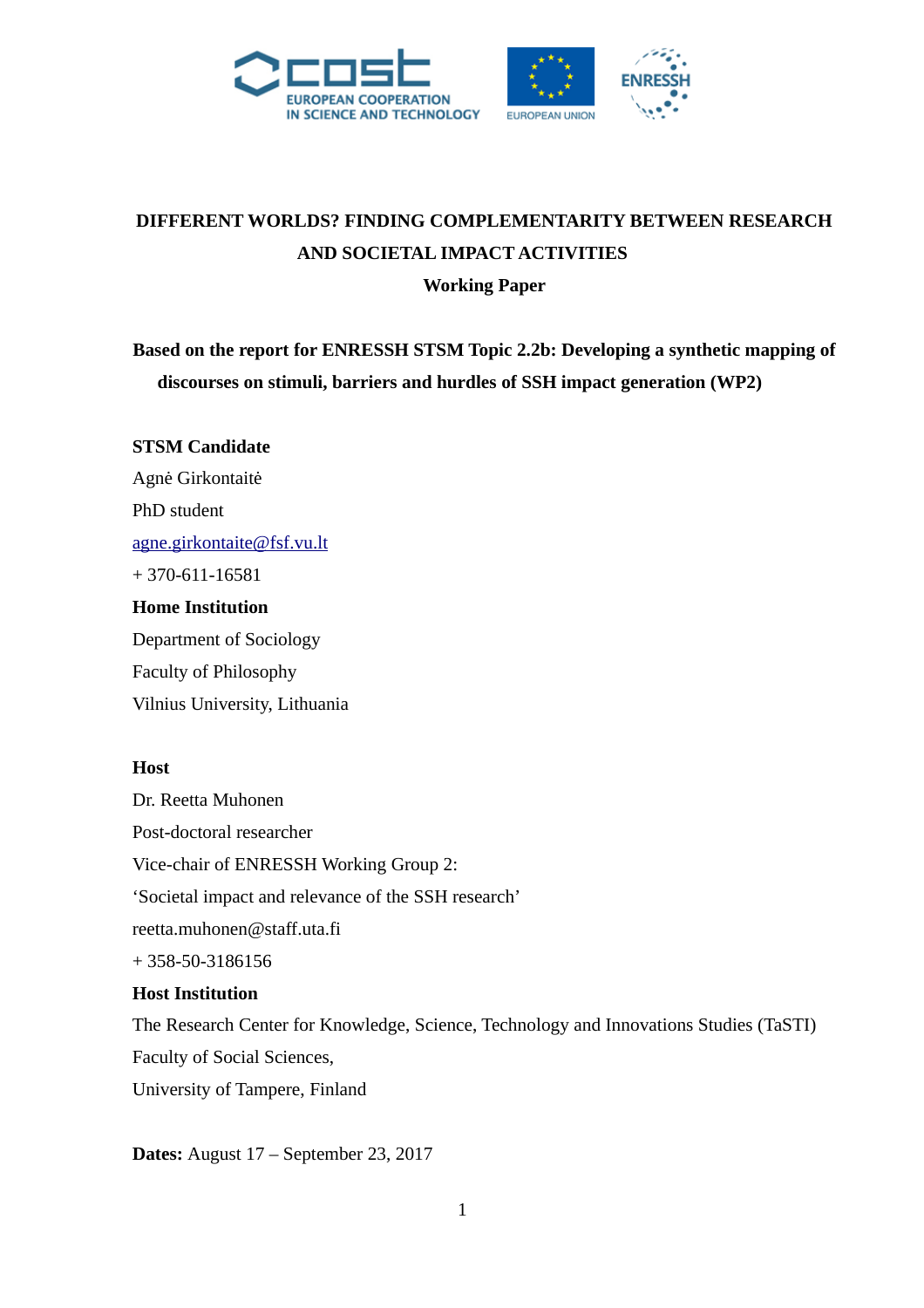

# **Introduction:**

Many studies concerning societal impact start with describing the changing role of universities in the context of their funding conditions. (Bornmann 2013; Hessels 2010; de Jong et al. 2016; Morris and Rip 2006; Blume & Spaapen 1988) From being self-evident, inside oriented, self-accountable institutions, whose funding is based on general belief in the usefulness of science, they become questioned, and the proof for their usefulness is required. (Olssen and Peters 2007) That means, that universities become accountable to outside institutions and they have to base their funding on the needs of society, either economic or well-being benefits. (Olssen and Peters 2007; Blume & Spaapen 1988; Gibbons 1998)

This change is claimed to be problematic for universities and especially  $-$  for scientists, who actually do research within universities. Although much of the research focuses on what these demands place on universities and their managers, it is clear that these societal demands are creating uncertainties amongst academics and scientists. Firstly, in the absence of a clear definition of what good societal impact is, researchers are puzzled about what precisely the expectations are of society on them (de Jong et al. 2016). Associated with this ambiguity, researchers both struggle to make their research relevant, or find good ways to explain to societal stakegholders how their research is societally relevant. (Hessels 2010) Finally, ideas of social impact of science are not uncontroversial, and many researchers including in the SSH fear the effects that this new societal mission will have for the overall scientific quality of their research. (Cherney 2015; Cherney et al. 2011; Haynes et al. 2011)

There is much literature and research on evaluation and measurement of societal impact of SSH. (Bornmann 2013; Frodeman and Briggle 2012; Greenhalgh et al. 2016; to name a few). Also when discussing about societal impact's generation – there are some studies, some challenges are mentioned and approaches for dealing with this suggested, especially in the context of capturing it within SSH for research evaluation. (de Jong et al. 2014; Benneworth & Jongbloed 2010; Olmos-Peñuela et al. 2014) But only few studies consider researcher's position within societal impact requirements on individual level and especially there is a lack of research in social sciences and humanities (SSH) and non-commercial settings. Much of the research on SSH impact is driven by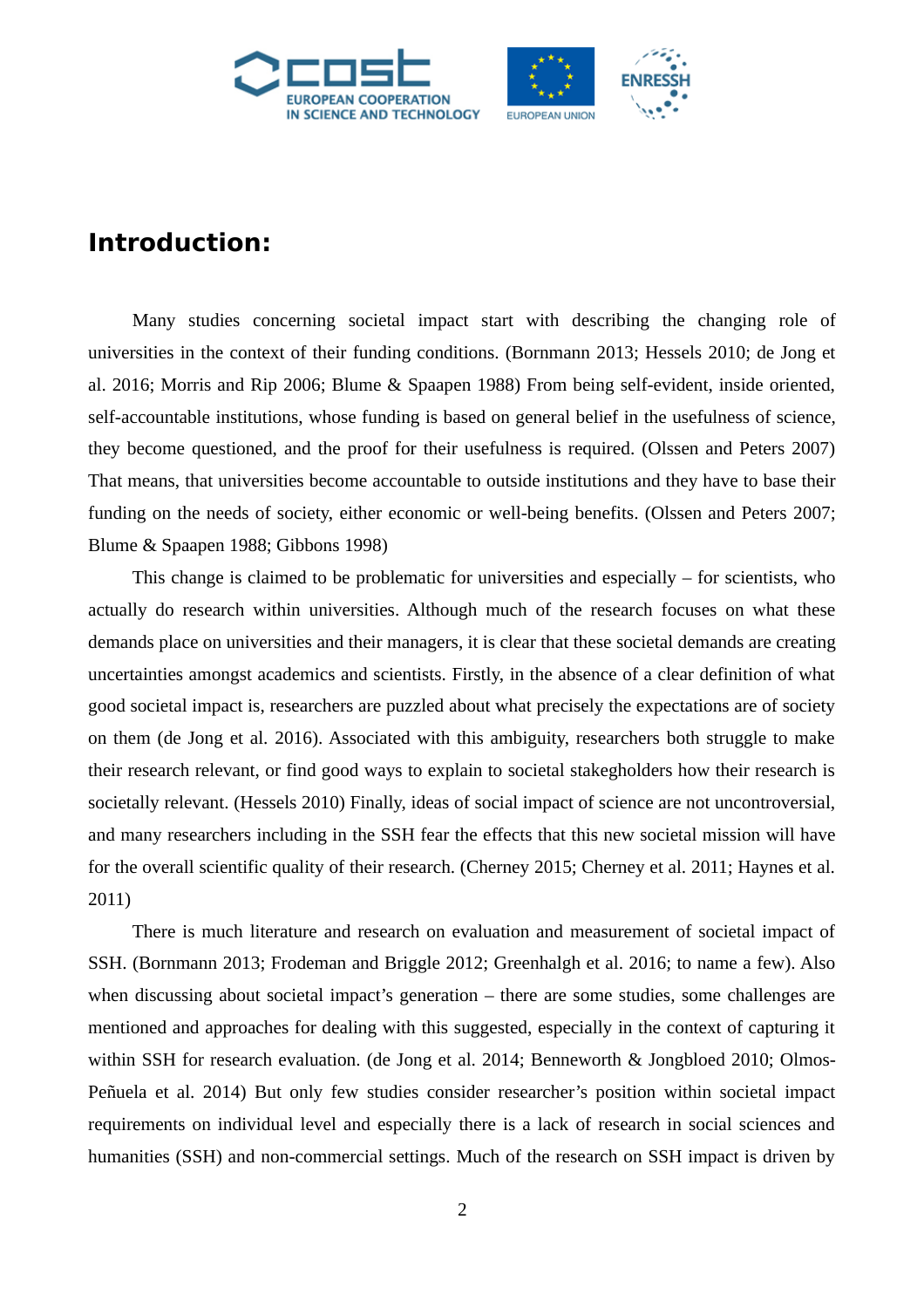

the different kinds of impacts that are produced: popularisation (Peters 2013, Kreimer et al. 2011), business engagement (D'este et al. 2013), scientists' response to policy (de Jong et al. 2016), on popularisation, teaching and collaborations (Jensen et al. 2008), on collaborations (Cherney et al. 2011), on influence in politics (Capano and Verzichelli 2016). Conversely, there is relatively little research that considers how the production of those impacts relates to the very different methods of knowledge production that are seen in the social sciences and humanities.

To provide general context for understanding researchers' struggles, literature review was conducted. The main question was, why and how academic researchers engage or not into societal impact generation, what dilemmas and struggles they experience within these requirements of societal impact and what ways they use to deal or overpass these struggles? The purpose of this literature review was to gather studies about academic researcher's (dis)engagement in societal impact activities, oriented towards individual level analysis, and make a summary on how researcher's dilemmas, struggles or stimuli in societal impact generation are portrayed and explained.

# **Methods of literature review**

Literature review consisted of two main phases: (1) review of literature on societal impact of research in general, providing with background knowledge, and (2) search and analysis of literature specifically on researcher's (dis)engagement.

Literature review started from reading literature recommended by members of WG2 (Reetta Muhonen, Stefan de Jong) and search for publications in Web of Science, keyword "societal impact" (576 results). From these publications irrelevant (not discussing aspects of societal relevance of research) were dismissed, leaving with approx. 100 publications. After reviewing abstracts of those publications, topic of literature review was narrowed to academic researcher's (dis)engagement in societal impact activities, orienting towards search for individual level analysis. Relevant publications were selected, references of those publications reviewed and additional keywords – "social relevance" (427 results), "societal relevance" (141 results), "research valorisation" (3 results), "science-society interface" (19 results) – added to the search of literature. Of approx. 130 publications on societal impact, 20 were selected as relevant for the topic of researcher's (dis)engagement for further analysis.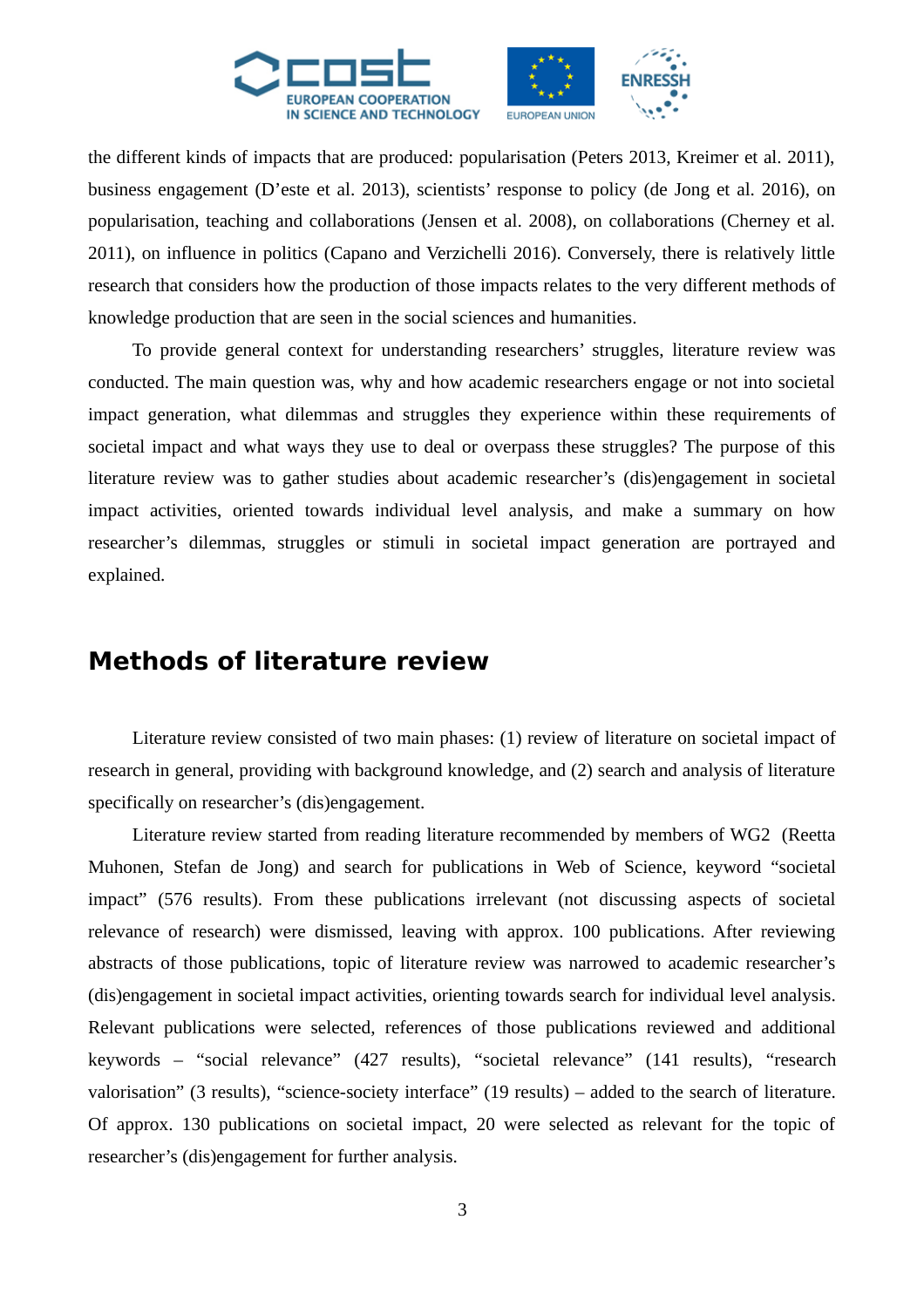

Because of lack of research in SSH fields, studies about non-SSH fields also were included. Studies about non-individual factors, measurement and evaluation and other aspects of societal impact were excluded, except of the few, providing possible interpretations of the context of researcher (differences between disciplines and role of networks).

# **Results:**

## Patterns of engaging into societal impact activities

Although there may be a popular perception that academics prefer to remain in their ivory towers rather than engaging with the real world, the reality is that the studying of real-world phenomena means that academics are naturally engaged in their environments. (Shapin 2012) Research shows, that many scientists care about the relevance of their research and engage into activities of dissemination, knowledge transfer, collaboration with various institutions outside universities. (Jensen et al. 2008; Ylijoki et al. 2011, 730; Capano and Verzichelli 2016, 225; Haynes et al. 2011) As Jensen et al. (2008) stress from research in France (both on SSH and non-SSH sciences): "even in the institution hosting the most fundamental sciences, roughly half of the scientists are in close contact with society, i.e. popularize or look for funding outside the academic sphere." (Jensen et. al 2008, 16)

Although, in some cases researchers themselves express concern that there is too little involvement in society's issues. (Capano and Verzichelli 2016, 226) Also funding for basic research has been falling across developed countries in recent decades, and governments have expected universities to make up for this shortfall by acquiring funding from external sources. This has meant in practice that academics and universities find themselves under pressure to orient their research towards more relevant topics of interest to these users (Hakala & Ylijoki, 2001).

Also it is important to note, that although for the purpose of ENRESSH we are considering SSH as if it is a homogenous scientific community, the reality is that engagement varies along a number of axes. There are differences between fields, between SSH and non-SSH, but also within SSH, for example in arts research in which practice and research are often indistinguishable (Hazelkorn 2014). Institutional settings also matter, particular the kinds of formal institutional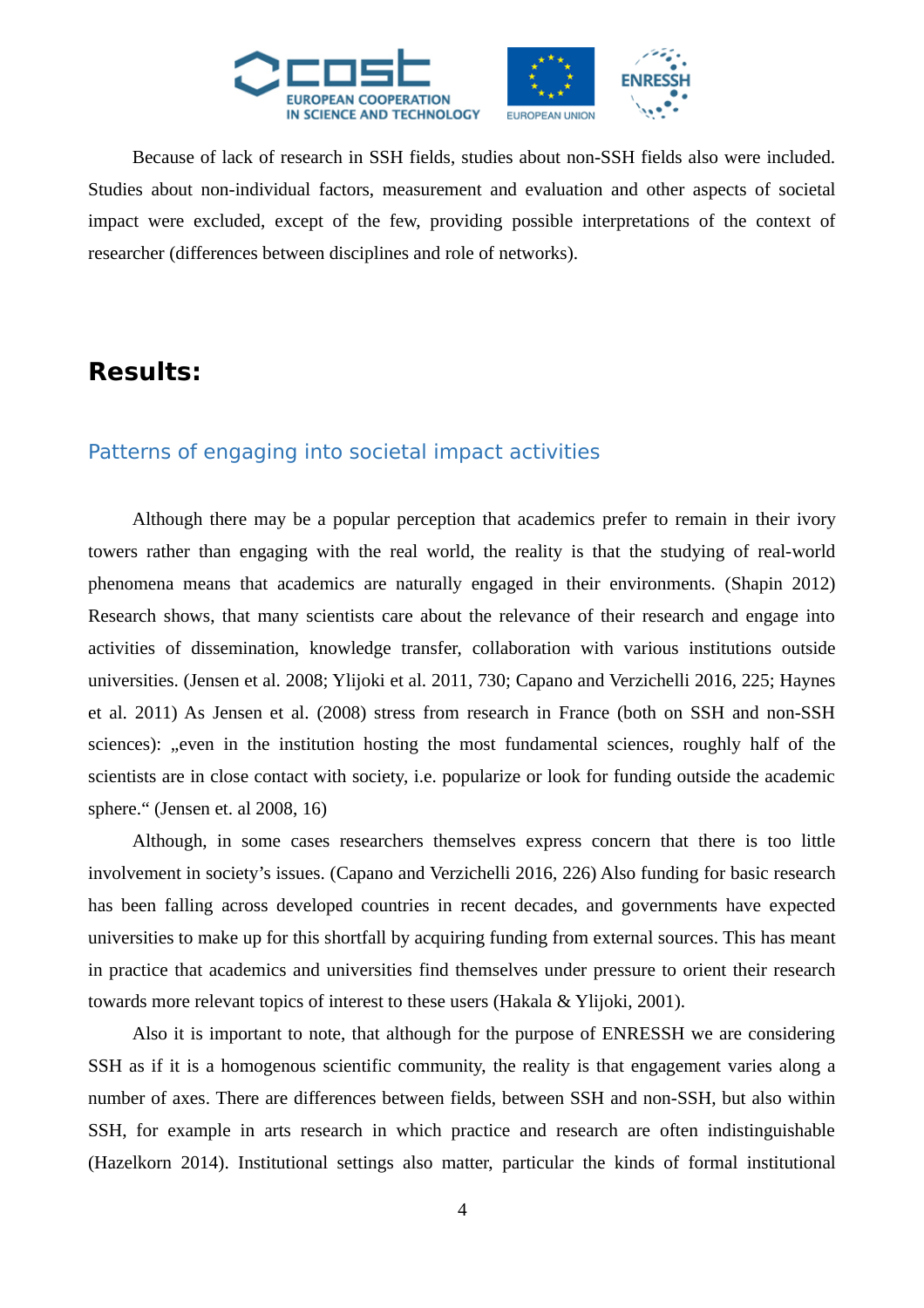

support that is given as well as the informal engagement cultures within different kinds of institution (Olmos-Penuela et al., 2016). Finally, there are differences that reflect individual differences, whether more personal in nature (age, gender) but also seniority and position.

Societal relevance is usually more important in social sciences and humanities than natural and technological sciences. Ylijoki et al. (2011) reports that societal relevance when choosing the topic is important for 37 % (in natural sciences) to 72 % (in social sciences) of research departments' heads in Finland. SSH scientists involve more into popularisation activities, than non-SSH. (Ylijoki et al. 2011, 731; Jensen et al. 2008, 4) Also in social sciences almost half or researchers consider practical professionals of the field as important audience. (Ylijoki et al. 2011, 730) But SSH are less involved into industrial collaboration. (Ylijoki et al. 2011; Jensen et al. 2008, 4)

Institutional settings, department's strategies and context also matter. Certain arrangements within structure and organization of research unit affects, at least, amount of collaborations. (Boardman and Corley 2008) In certain departments or research organisations collaboration or popularisation activities might be more stressed, than in others. (Haynes et al. 2011, 1051; Morris, 2003, 367; Hessels 2010, 186)

Differences are found not only between fields, but also according to the status of an academic. It is noticed, that senior academics participate more in dissemination and entrepreneurship activities than junior academics, (Jensen et al. 2008, 13; Ylijoki et al. 2011, 723) engagement depends also on organisational affiliations, gender and age. (Jensen et al. 2008, 8) It can be explained by work divisions – junior staff do mundane work while professors disseminate (Jensen et al. 2008, 13), career path – younger researchers are in need to be active in academic research and publishing, (Ylijoki et al. 2011, 723) confidence in your own expertise and symbolic capital – senior academics are more known to mass media and have more contacts to be involved in various activities. (Jensen et al. 2008, 13) So we see social and cognitive hierarchies here. (Jensen et al. 2008, 13)

Many kinds of explanations that are offered of academics not engaging, but they tend to be totalising (talking about academic communities, institutions and policies) and do not reflect these differences. So the purpose is to understand these differences at the individual level, that is, why certain academics in certain departments choose (not) to engage into activities of societal relevance? It might be divided into two main types of explanations: motivation and structural conditions.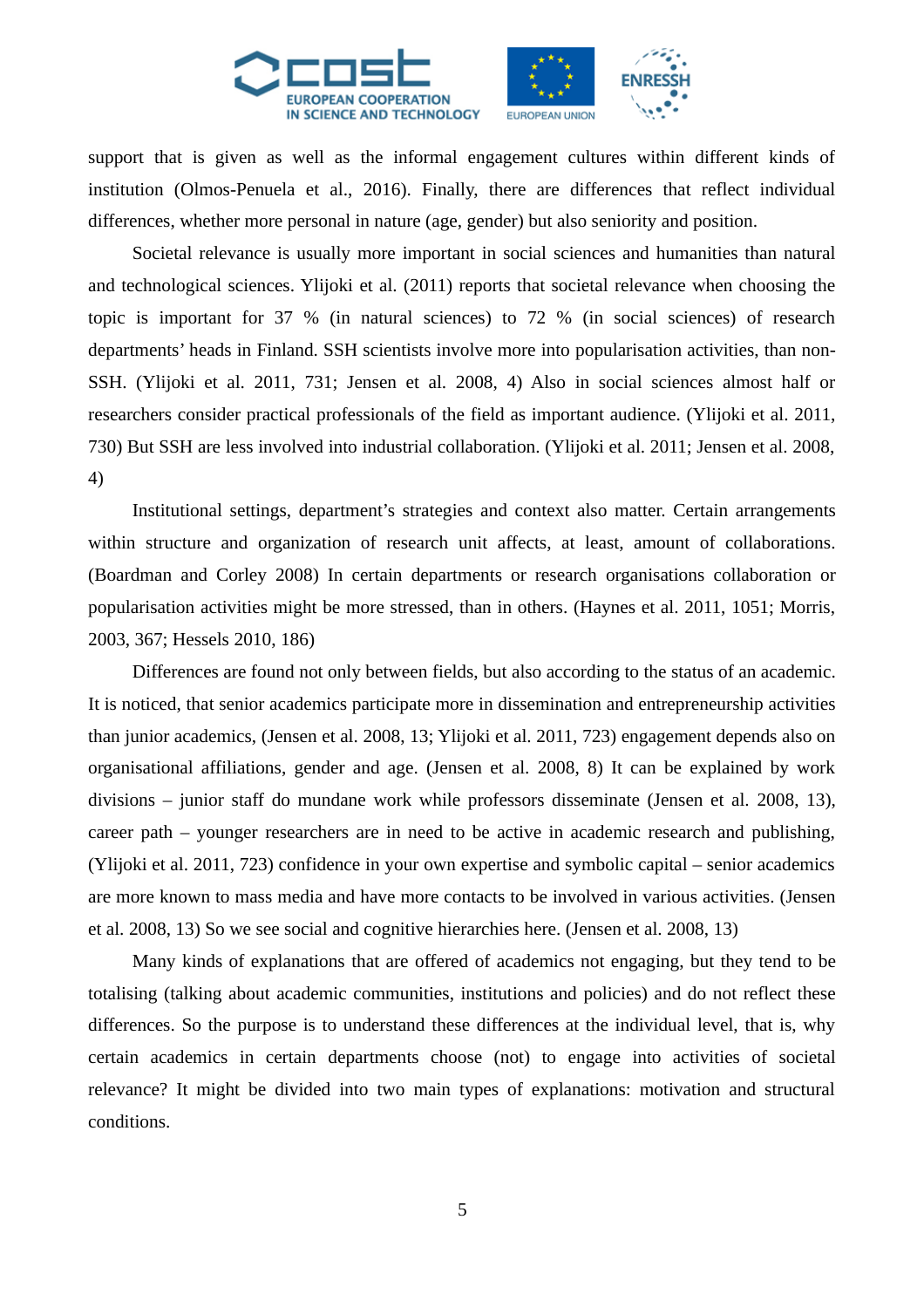



## Motives and stimuli for engagement

Scientists have various reasons for engaging in societal impact activities. It may be summarized into four main groups:

a) personal satisfaction – either because of the interest in problem and curiosity (Hessels 2010, 12; the concept of "puzzle" in the terms of Lam 2011), or because of the feeling of contribution to society ("informing the public", Jensen et al. 2008, 16; Hessels 2010, 12; Cherney et al. 2011, 25), or because of the pleasure of interactions with outside audience (Jensen et al. 2008, 16) – aspects of intrinsic motivation;

b) financial incentives and rewards – mostly in the form of research funding, when internal university funding lessens and external funding is sought (Ylijoki et al 2011; Hakala and Ylijoki 2001) and/or when societal impact is one of the funding criteria (Hessels 2010, 12); also it is in the case of commercialisation (Lam 2011);

c) other kind of benefits and resources it gives, for example, new insights for research, contacts and networks, visibility (Jensen et al. 2008, 13); data access, career prospects (Cherney et al. 2011, 25);

d) scientific recognition – idea, that research with societal impact might be evaluated within scientific field as important and provide points for reputation (Hessels 2010, 185-186; Lam 2011).

Nevertheless, when considering these aspects separately, the most important point is missed. Most of the research shows, that the main stimuli for engagement into societal impact derives from dynamics of academic community. Scientists are not driven by financial rewards so much, mostly they care about recognition or about interest in the topic. (Lam 2011; Hessels 2010, 71) And interest in financial aspect appears as an additional or as the approval of reputation and condition to do research. (Lam 2011; Hessels 2010, 12) It can be described by the concept of credibility cycle (by Latour and Woolgar): if you want to participate in science, you do research, for research you have to have funding, in order to have funding, you have to have reputation and recognition, to have reputation you have to publish results and you have results if you have data and do research. (Hessels 2010) So the strongest motivation for scientists is still the scientific work, because of recognition and intrinsic motivation to solve scientific problems.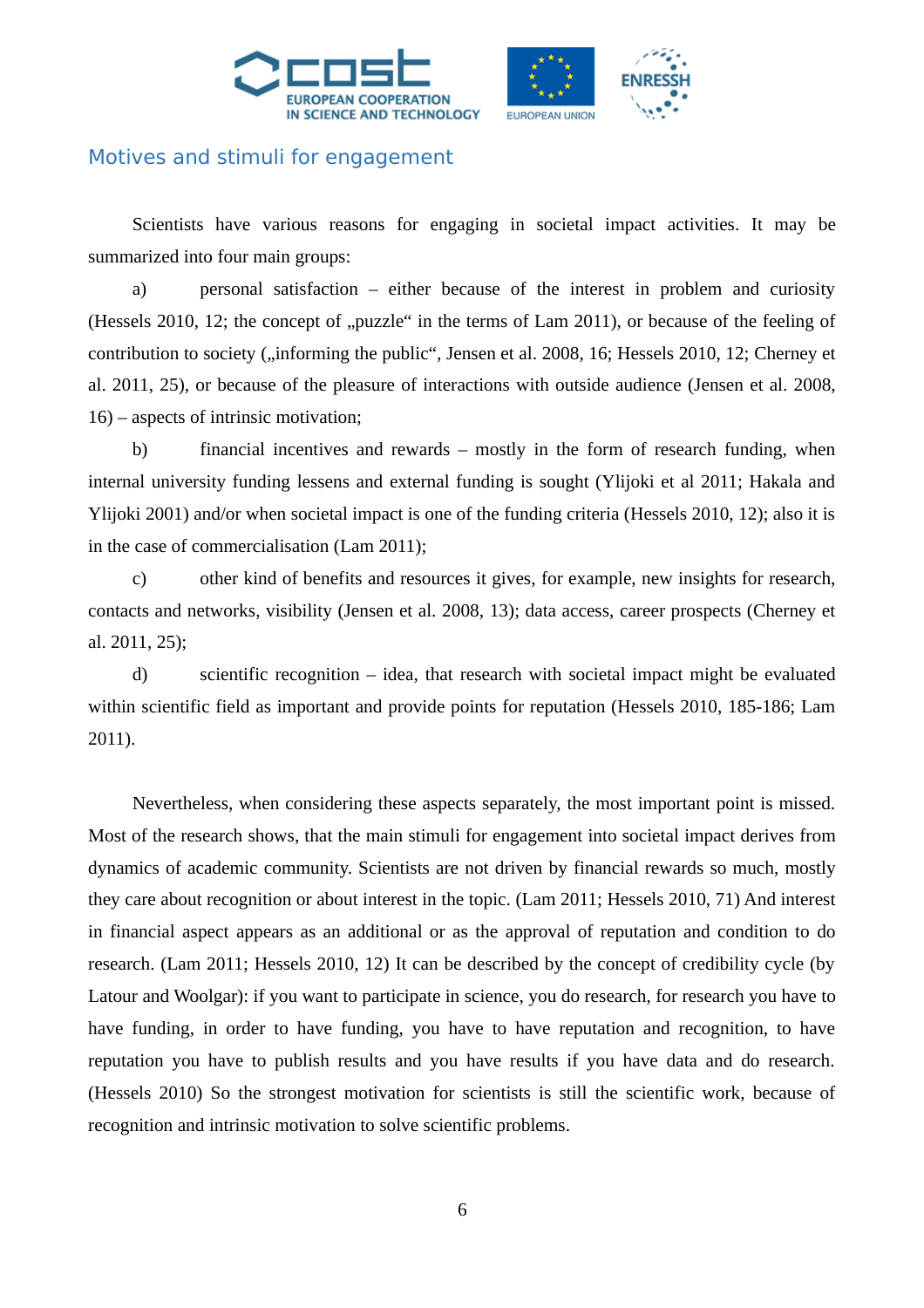

But this kind of interpretation suggests artificial distinction of engagement and research practices. This is not always a case, there are many academics and researchers who engage with various societal stakeholders as a regular part of their research (Hessels 2010), but the idea of impact runs the risk of making that seem exogenous. At the same time, there is a whole set of discursive practices that contribute to this exogeneity, and one of these is the credibility cycle, so although engagement may be an important part of practices that an individual carries out as part of their research, the credibility cycle means that those practices are not seen as being important, they are valued only as a means to an end, the end being excellent reseach.

The need to stress societal impact in this process of research in this case comes from two reasons: (1) engagement in societal impact activities has a value within scientific community or (2) it is a condition to scientific work. Some researchers believe in their duty for society (Chapman et al. 2014, 264), some notice, that participation in publics provides more influence and in that way gain reputation (Chapman et al. 2014, 266), some see commercialization as a proof for the success of their work (Lam 2011, 1355) – societal impact provides recognition. In those cases where societal impact do not provide recognition, it provides conditions for doing research – that is, funding, data access or contacts needed – and doing research helps to get scientific recognition. (Hessels 2010, 167)

Also when discussing importance of different audiences for scientists, Ylijoki et al. (2011) stress, that academic market do not loose it's value, it is the most important, although complemented by other markets. Science, scientific community are still the main criteria for grounding of research, even if a bit managed within relevance requirements. (Morris and Rip 2006; Morris 2003)

#### Hurdles for engagement

Although there are cases where engagement can be integrated within good research, it does not always fit seamlessly within research practices that are seen as being good or desirable. Besides (in some cases) being a source and meaning of scientific work, societal impact generation might be seen in conflict with it.

For the purposes of this working paper, we make a clear distinction between two kinds of barrier to impact (although it is not so separate in practice). Firstly are those that arise out of some kind of idealistic opposition to some facet of engagement, and the impositions that it brings.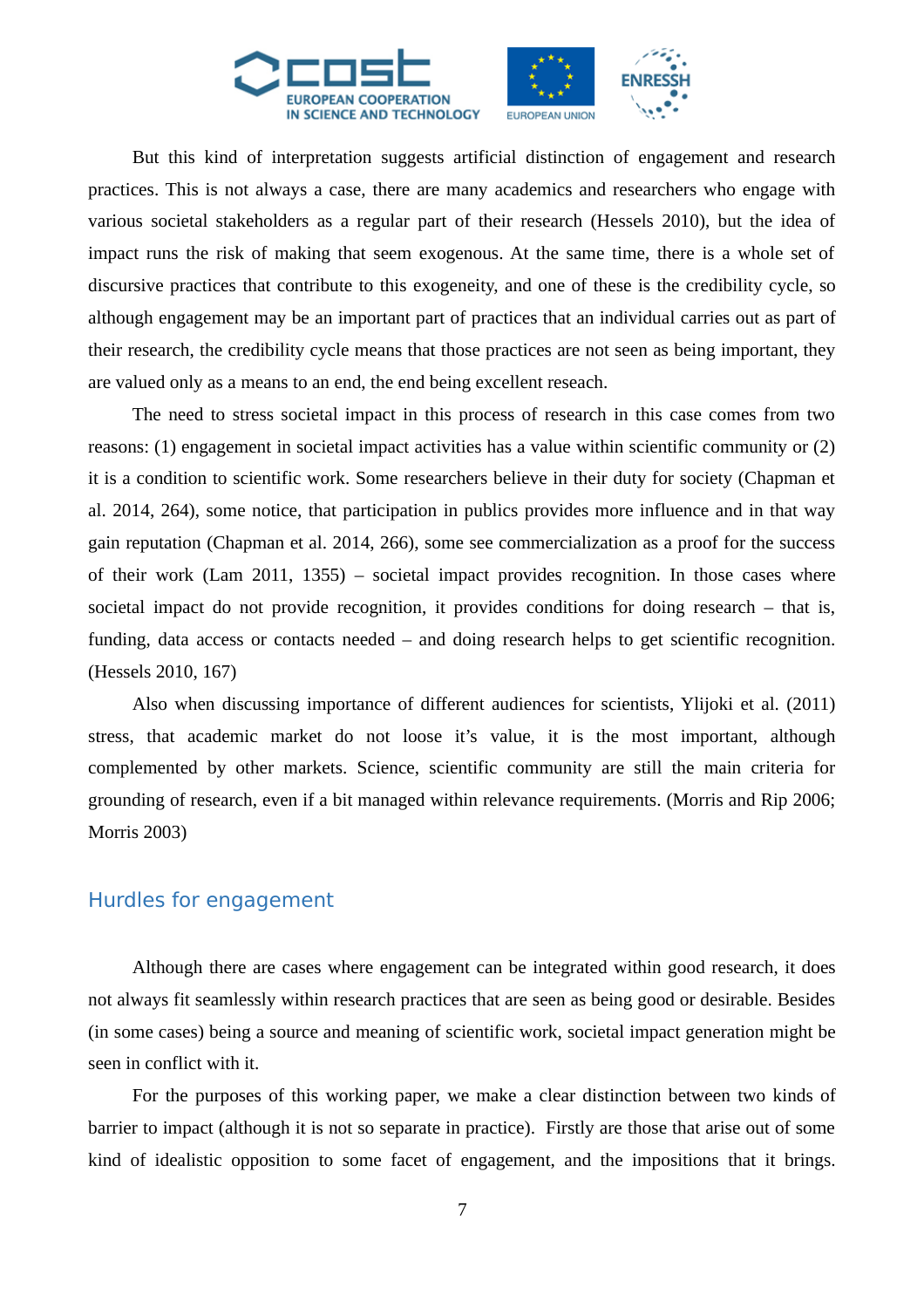

Secondly are those that arise because enagagement is one of many choices that academics are forced to make in extremely pressured environments and in which engagement becomes a victim of the trade-offs of academics trying to undertake 'good' research.

#### Separate worlds – idealistic tensions

There are idealistic tensions that arise in engaging with different kinds of worlds beyond those of the academic. It brings pressures that can lead academics to feel it is undermining what it means to do a 'good' research.

Scientific community is seen as a separate world from other audiences in many aspects. (Haynes et al. 2011, 1050; Ylijoki et al. 2011; Williams and Pierce 2016; Cherney et al. 2011, 10) What is important in academia – that is, publications of high-quality innovative research – is said to not always be significant for business, policy-makers or general public. (Haynes et al. 2011, 1050; Hessels 2010) Scientists are said to put excellence over relevance in research, (Morris 2003, 363) although not in all fields (as mentioned before, societal relevance in social sciences is important, Ylijoki et al. 2011, 728). Also certain principles of generating knowledge are different, so the imposition of external requirements can create a tension with what the researcher thinks is good research. Few important external audiences can be mentioned: business and industry, politics, professional practitioners, media in particular and general public.

#### Business and industry

First, it is important to mention, that in SSH it is less common to engage into collaborations with business and industry, it is usually the domain of technological sciences, but to some extent it can happen in social sciences too. (Ylijoki et al. 2011; Jensen et al 2008, 4; D'este et al. 2013, 488; Cherney et al. 2011, 12) Few concerns of collaborating with business and industry are expressed: not possible to control results, (D'este et al. 2013, 482), delay or inhibition of publishing results in scientific journals, because of commercial secret policy, (Hakala and Ylijoki 2001, 377; D'este et al. 2013, 482) legal issues of contractual arrangements (Cherney et al. 2011, 10), different research orientations and contradiction in knowledge creation – slow theoretical vs fast applicable (Hakala and Ylijoki 2001, 377; Cherney et al. 2011, 10). Although there is not so much concern about overemphasis on applied results, (at least in social sciences, Cherney et al 2011, 11) and in some cases it is even in line with scientific interests. (as in the case of catalyst chemistry in Netherlands, Hessels 2010, 172) Also there might be a certain stereotype about entrepreneurial scientists, that they can undermine idea of scientific recognition by peers in exchange for money, especially in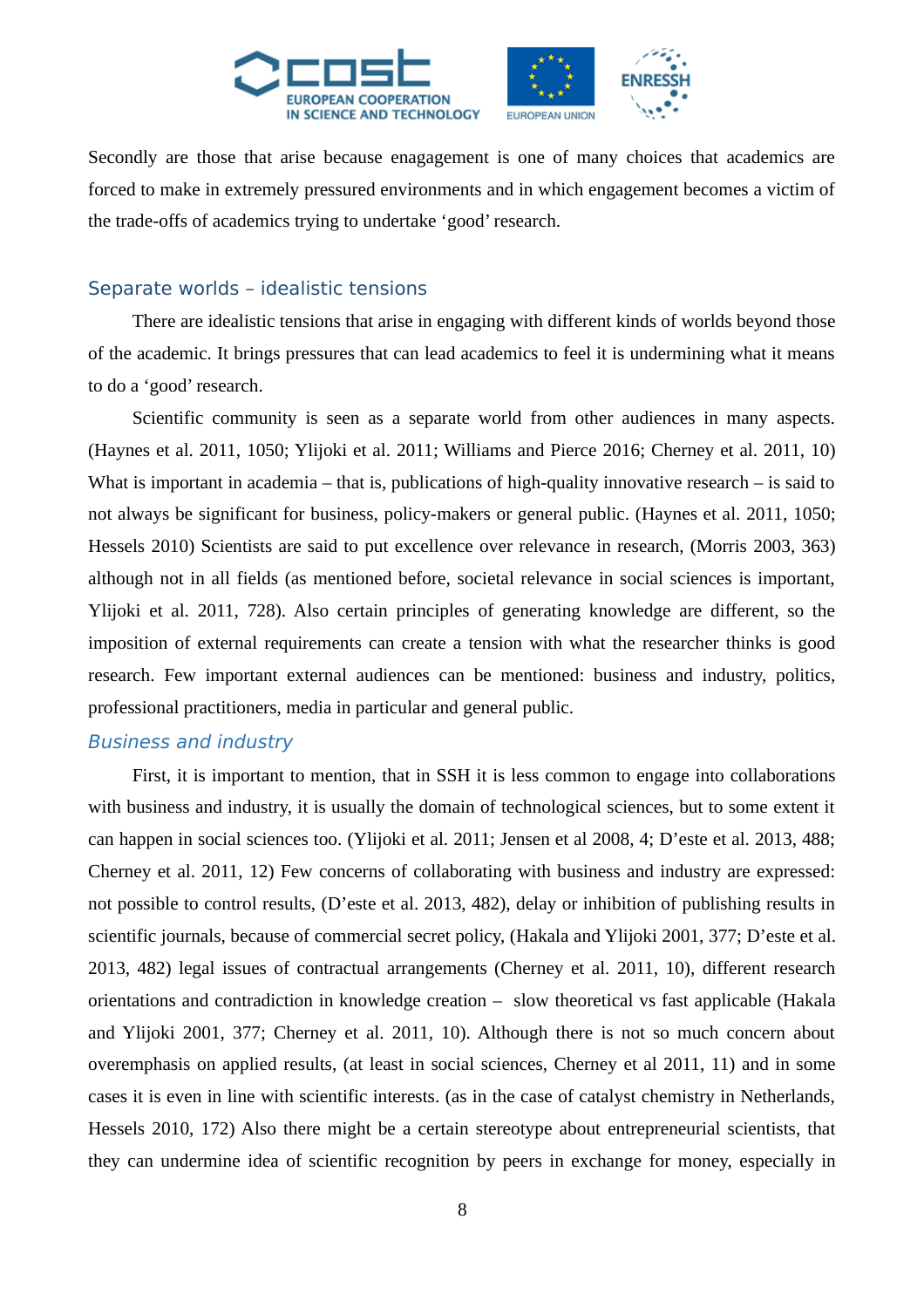

SSH, issue of a 'researcher for hire', when companies hire social scientists to do research, but it's quality is questionable. Although some research shows, that it is not such straightforward process, commercial values not necessary undermine scientific, orientations of scientists are usually more mixed, and even within entrepreneurial type money is not the main stimuli. (Lam 2011, 1354) So the worlds of private enterprise and scientific community have different principles, which might be summarized as open vs secret knowledge, theoretical vs applied results, slow vs fast research.

#### Governmental institutions, professional practitioners

Cooperation with governmental institutions and professional practitioners is much more usual in social sciences, than cooperation with business. (Ylijoki et al. 2011) There are some similar issues as in collaborations with industry sector. One of the problems expressed is different needs of academic researchers and experts in practice, that is, "[a]cademics favour being methodical and systematic, focusing on data quality and methods, while policy-makers or practitioners are more action orientated and concerned with timeliness and relevance". (Cherney et al. 2011, 10) But in fact, social scientists are aware of the needs of end-users and care and are able to tailor research results, that is, provide summaries, be "clear, concise and timely". (Cherney et al. 2011, 25) Also social scientists do not share a belief, that practitioners might want favourable results, they think, that for end-users in this sector scientific quality is important and that they are interested in results of social research. (Cherney et al. 2011, 25)

#### **Politics**

Although informing politics is seen as important task for an academic, (Haynes et al. 2011, 1050; Chapman et al. 2014, 264; Capano and Verzichelli 2016; Williams and Pierce 2016) two main concerns are expressed about this kind of communication:

(1) Differences of discourses. (Williams and Pierce 2016; Haynes et al. 2011, 1051; Capano and Verzichelli 2016, 214) It is stated, that there is "the intrinsic incommensurability of scholarly and everyday political discourses" (Williams and Pierce 2016, 223), because everyday politics discourse make use of ambiguity of meanings, while scientific discourse relies on precision and clarification – they are of contradictory nature. (Williams and Pierce 2016, 225) Also there is an issue about the tensions of expertise in SSH fields – academics in these fields do not produce clear results on defined objects, rather they are experts about and give opinions on the topic. Not being able to state clear conclusions and suggestions for application, contradicting interpretations of results in SSH make it unattractive for politics (Capano and Verzichelli 2016, 214) and can make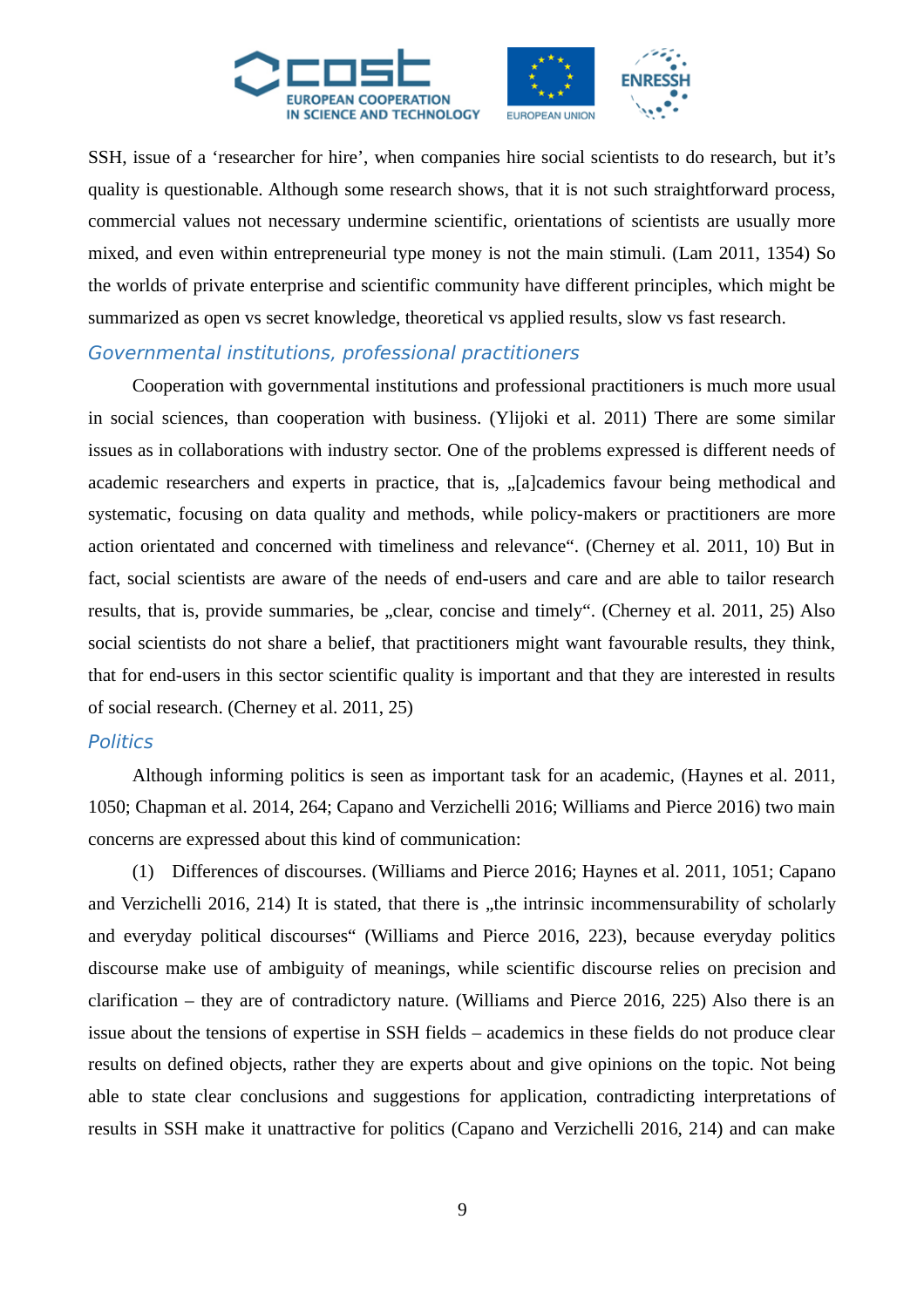

academics in these fields reluctant to engage for fear of bring criticised for going beyond their remit.

(2) Issue of neutrality. (Haynes et al. 2011, 1050; Capano and Verzichelli 2016, 229) There is a belief, that advocacy in politics might threaten the integrity of science, because of this rhetoric – exaggerations, simplifications – and because of possible bias. (Haynes et al. 2011, 1050, although at least in public health approx. half of scientists disagree with that) For example, in political sciences in Italy there is a strong rhetoric of neutrality, used to legitimise their position as science, but inhibits possibilities to effectively influence politics (Capano and Verzichelli 2016, 229) In critical theories there is some concern expressed about limiting research to political goals, that it will constrain topics and discourage critical thinking and questioning of status quo. (Williams and Pierce 2016, 224)

#### **Media**

There is some distrust in media among scientists. (Chapman et al. 2014, 262) Few reasons might be mentioned:

(1) Specifics of media communication. (Chapman et al. 2014) Messages in media tend to be simplified, framed, biased, sometimes research results are even misinterpreted and presented falsely, principle of neutrality is undermined. (Chapman et al. 2014; Haynes et al. 2011, 1052; Capano and Verzichelli 2016, 229) It especially affects SSH, and particularly arts and humanities, where the researcher is usually a talking-head expert who opines on something they know about, but it is not much of a story of research discoveries, which can be told in STEM.

(2) Myths about those, who appear in media. They are seen as selling out, seeking attention and not good enough for academic career, and engaging into media for that reason, although research shows, that it is not truth. (Chapman et al. 2014, 262; Haynes et al. 2011, 1052; Jensen et al. 2008)

(3) There is a lack of good relationships and contacts with journalists. (Chapman et al. 2014, 262)

(4) Lack of competences of communication with media. It usually requires specific abilities, that is, establishing connections with trustworthy journalists, selecting acceptable channels, learning to get their message into simple, strongly opinionated, framed form – ready to use for the media. (Chapman et al. 2014; Haynes et al. 2011, 1050) It is usually not trained in academia, so many scientists are not confident in their ability to communicate in media. (Chapman et al. 2014, 262) Nevertheless there is an understanding, that if you want to reach significant audience there is no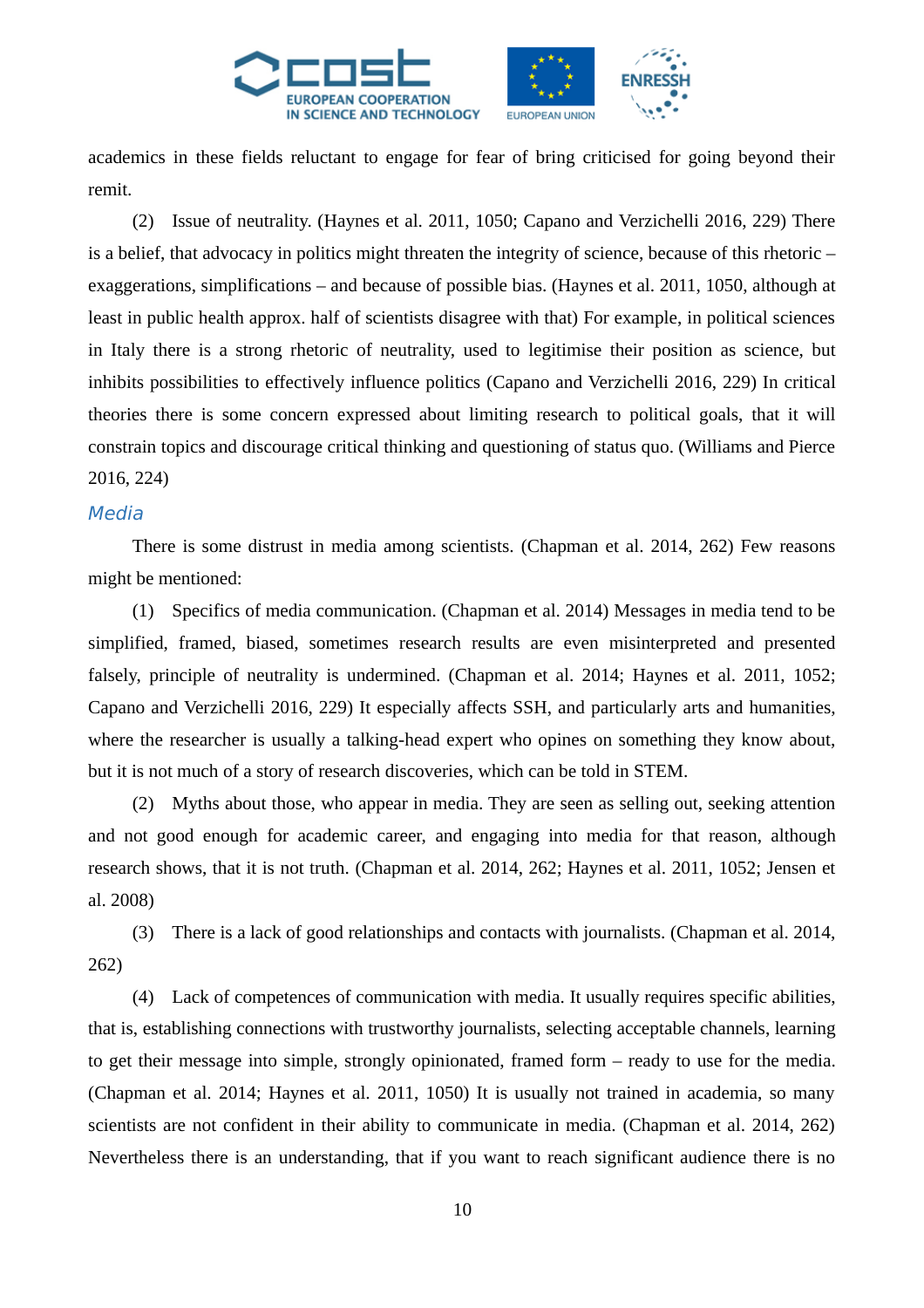

better place, that's why some scientists accept the trade-off and engage into it, while managing conflicting requirements. (Chapman et al. 2014; Haynes et al. 2011, 1050)

#### General public

General public as an audience attracts least attention from the most of the fields. (Ylijoki et al. 2011) Some issues might be common to these of other audiences – problems of impartiality, need to translate research results into simple form. But the main reason of it's irrelevance is that it has no resources. (Ylijoki et al. 2011, 735) Public research is considered valuable, but it is least resourceful of all the audiences and is rarely funded. (Hakala and Ylijoki 2001, 378) It requires additional time and efforts, which is hard under the pressure of other funding sources. (Hakala and Ylijoki 2001, 378) Also Hakala and Ylijoki (2001, 367) mentions problem of locality – it is hard to frame research, oriented towards general public, as academic not only because of its applied profile, but also because of locality and language: in scientific research there is a requirement to orient to international audience, that is, publish results in English, while for general public local problems are more relevant and results must be published in local language for accessibility.

So values of scientific research, as to be methodical and systematic (it requires time), more theory oriented, international, detailed and complicated, neutral and critical often contradict with values of outside audiences, that is to be fast, applied, opinionated and easy to understand.

#### Limited resources – opportunistic tensions

Science is always done in a scarce environment with resources being limited, and so tradeoffs are continually being made in pressurised academic conditions. Social engagement can be an important element of some kinds of research, but for other kinds of research where this is not necessarily the case, then it can involve a lot of additional work, and there is not always a lot of understanding of the additional work that this may bring. (Landry et al. 2010, 1390; Cherney 2015, 1014; Hakala and Ylijoki 2001, 377; de Jong et al. 2016, 9) For example, Cherney et al. (2011, 8) mentions difficulties of coordinating work between partners or delays because of contractual arrangements. Also establishing relationships for collaborations, research translation, dissemination, communication with media or public requires additional time. (Cherney et al. 2015, 1014; Cherney et al. 2011)

Additional problems are caused by local vs international research orientation. (Hakala and Ylijoki 2001, 367) There is a question, does an academic spend their limited time trying to write a book in the local language for the general population or in English for the academic community.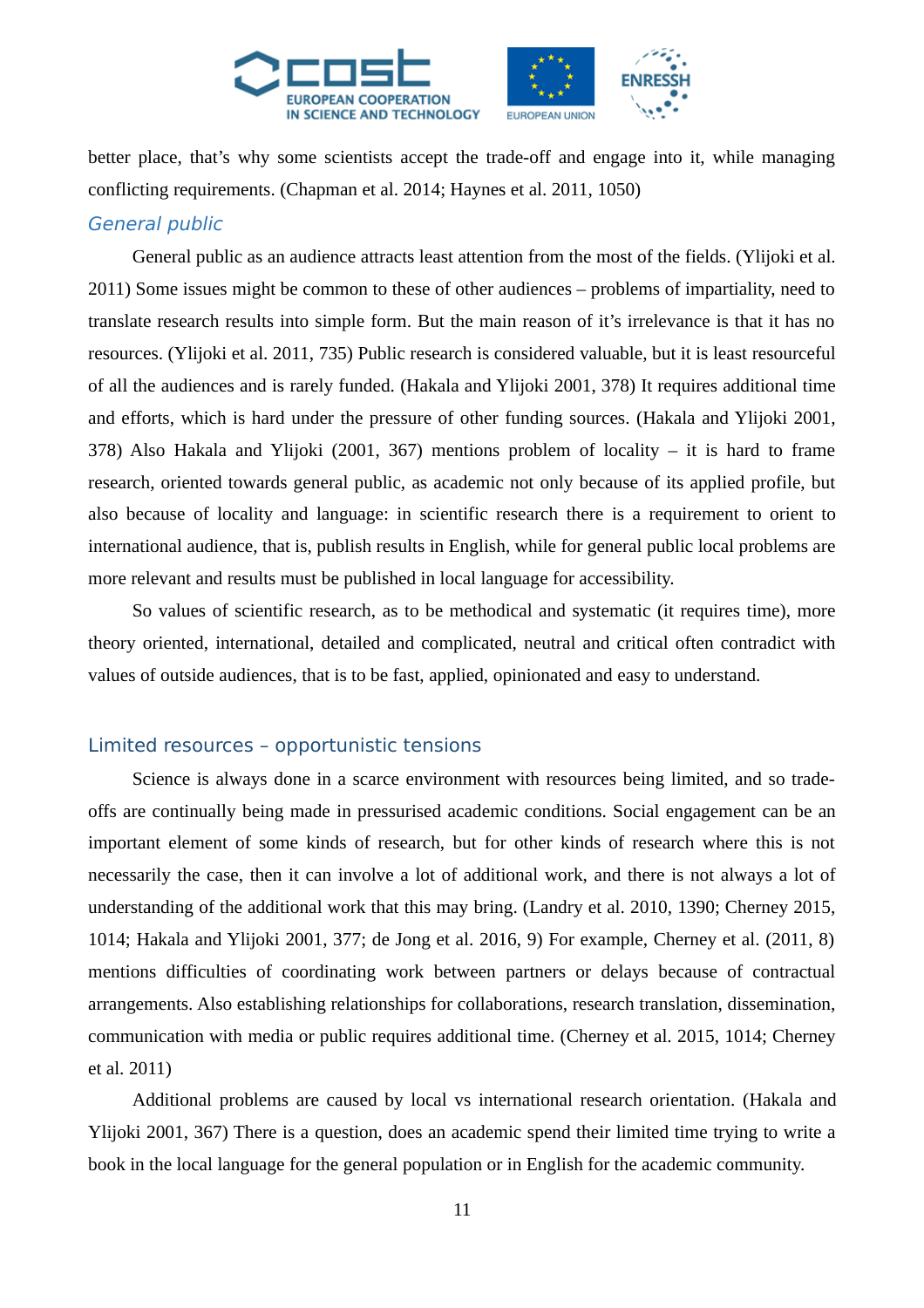

This decision of time allocation for societal impact activities depends a lot on career prospects. (Cherney et al. 2011, 8) Academic reward systems are mostly oriented towards scientific publications and do not recognize dissemination activities or practical outputs. (Cherney et al. 2011, 8; Cherney 2015, 1013; Morris and Rip 2006; Haynes et al. 2011, 1054; Hessels 2010, 7; de Jong et al. 2016, 8) So if researchers want to make a scientific career, they must dedicate they time for scientific outputs. It especially affects junior researchers in the beginning of their careers. (Ylijoki et al. 2011, 723)

Although we make a conceptual distinction between the opportunistic and idealistic reasons for not engaging, there is a link between the two. Scientists have an ends-driven rationality for research and a means-driven rationality for engagement; if they are under pressure and forced to make decisions about what they do, then engagement is less important to them, so they will do less of it, they downplay what they do of it, and so it becomes more invisible. So although we are here making a distinction, a key point here is that there is dynamics between these two elements.

This dynamics leads to explanation, how this tension within idealistic and opportunistic reasons can be solved in building complementarity between research and engagement.

# **Endogenous integral academic impact by building complementarity**

These worlds of academic and extra-academic audiences are not completely incommensurable. Keeping in mind those contradictions, it would be logical to think, that researchers would not engage in social impact activities at all or that those, who engage, would be not so successful in academic activities. But, as it was elaborated above, there are many scientists, who engage into societal impact activities. Also those, who perform well in social engagement activities do not necessary are worse in academic performance: there is no connection between academic excellence and business engagement within a field (D'este et al. 2013), and even there is positive connection between being active in academic publishing and engaging into popularisation, industrial collaboration and teaching (Jensen et al. 2008).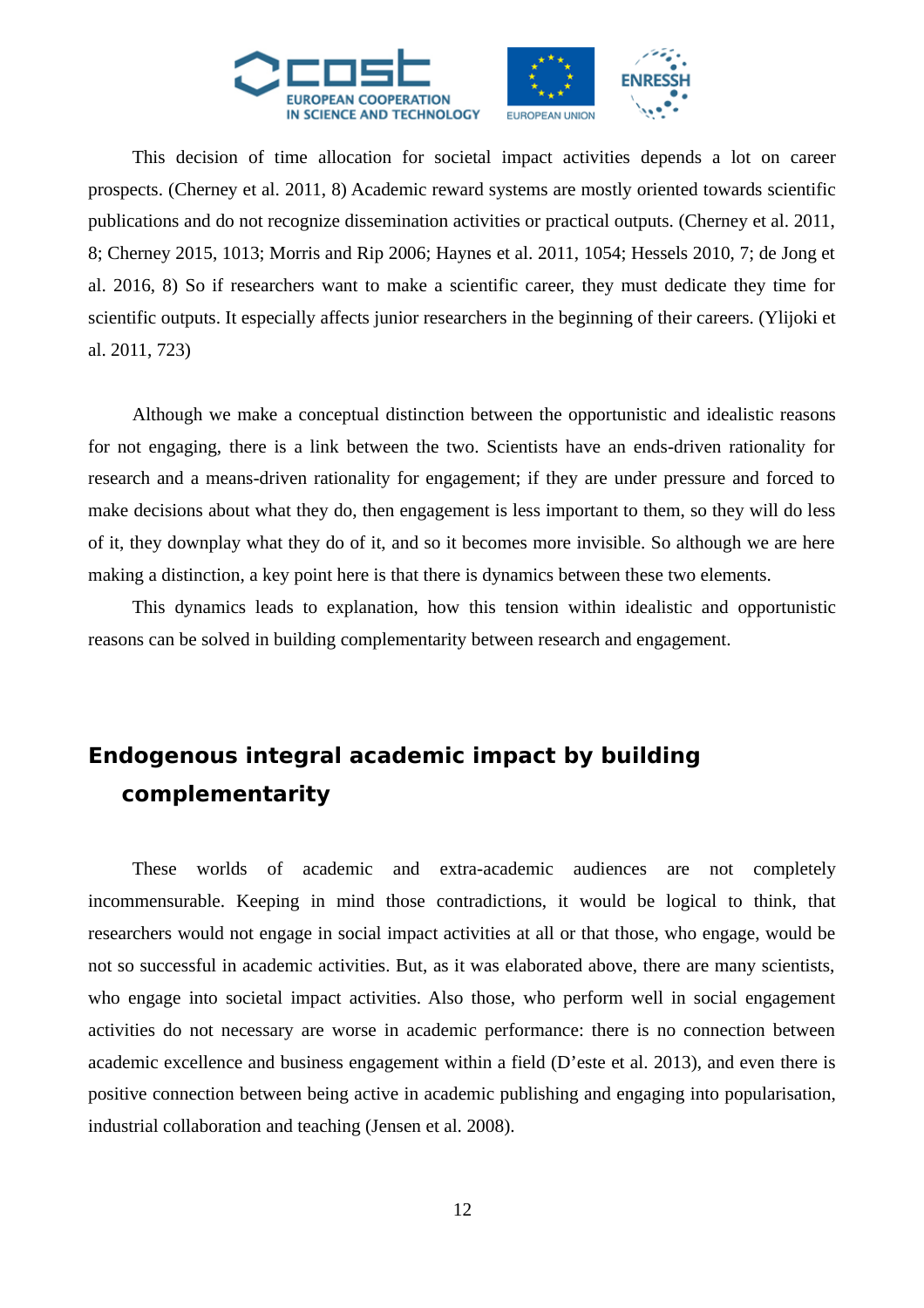

In some cases scientific world is not incommensurable with other worlds, a researcher can be rewarded for societal impact activities within scientific community itself and scientific activities might include societal impact activities. There are two kinds of explanations, a bit already commented in descriptions of audiences: either there are strategies and efforts to solve these contradictions or there are no so serious contradictions, at least in some structural conditions.

One concept to explain this would be of complementarity. (Landry et al. 2008) Scientific and societal impact activities are not necessary in conflict with each other, they might be complementary, which means, that doing one activity increases the returns of doing other. (Landry et al. 2010, 1389) For example, industrial collaboration provides topics and data, which give opportunity for research, which can be published in scientific journals (Hessels 2010, 172), this research can inform consultancy and teaching activities (Landry et al. 2010).

Although as it was mentioned before, it depends quite a lot on institutional settings, field and status of the person – in some cases it is complimentary, in others – not. (Landry et al. 2010, 1397; Hessels 2010; Jensen et al. 2008, 13; Ylijoki et al. 2011) So the solution of contradictions between different audiences would involve building complementarity so that impact is not additional and exogenous but integral and endogenous.

There are some efforts put to cross these differences, that is, to build complementarity, in individual, relationships or institutional levels. So explanations include those of personal identity and efforts, networking or specific settings or strategies of research bodies.

#### Personal identity and efforts

Certain personal identity of academic and understanding of their own role explains much of the engagement – active and passionate individual, who is putting efforts to get outside scientific audience, because of all the mentioned motivations and besides all the hurdles. We can talk about certain kind of active personality – that is, if a person is active in scientific publishing, he or she is active in societal engagement too. (Jensen et al. 2008, 13) As in some of the studies was expressed, difference of audiences can be acknowledged and other type of identity taken, not of traditional scientist, but of a translator or entrepreneur. (Haynes et al. 2011, 1049; Lam 2011) This kind of person both see his or her duty to engage into external audience *and* does it, because know how and is able to solve differences. Some of possible individual strategies for it are mentioned above, for example, responding to policy opportunities, consulting with stakeholders, putting efforts in understanding the needs of users and adapting reporting strategies, finding ways of communicating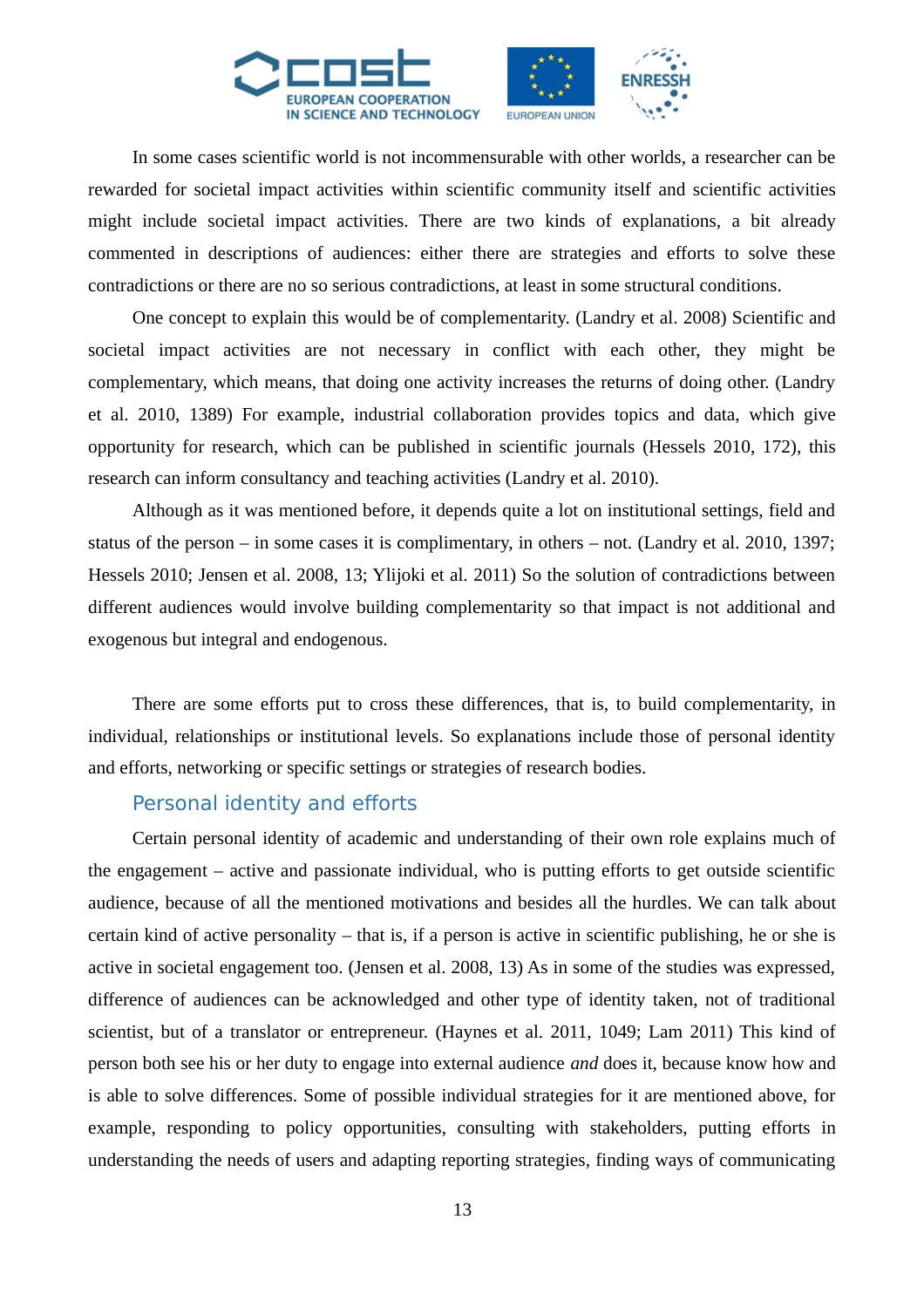

with media, being ready for collaborations and keeping relationships with people in other institutions. (Cherney et al. 2011; Haynes et al. 2011; Chapman et al. 2014) These strategies can be used opportunistically, in order to get funding, by traditional scientists too, putting them in the ", mixed" position. (Lam 2011; Morris 2003) In some cases it is even stressed, that keeping "pure" identities within discipline, not having "mixed" types might be one of the main reasons of not engaging into publics. (Capano and Verzichelli 2016) One example of this kind of strategy is of those, who work not only in academia, but also outside – they provide possibilities to combine scientific research with practical outcomes. In some cases this kind of position – intermediary – might be even established institutionally (for example, knowledge brokers, Pennell et al. 2013, knowledge and innovation transfer agents, Bullock et al. 2016)

#### Informal links or networks

Informal links or networks – established relationships between academics and external audiences usually helps in crossing the gap. (de Jong et. al. 2014; Spaapen and van Droge 2011; Olmos-Penuela et. al. 2014; Cherney 2015, 1007) It can be with policy-makers – conversations with them is claimed to be much more influential, than simple reporting (Haynes et al. 2011, 1052), with journalists – to be asked to provide information and ensure information quality (Chapman et al. 2013, 268), industry partners – work in common projects is better with those, who you trust. (Cherney 2015, 1007) Trust is said to be very important for collaborations to be successful, to be sure, that contractual arrangements will be held, that results will be used in a consistent manner, that certain tasks can be delegated to partners, that is why long-lasting, friendship-based relationships work much easier. And it has self-perpetuating effect within societal impact activities – having relationships help to engage into societal impact activities and societal impact activities strengthen relationships – it increases researchers reputation in this area in general. (Cherney et al. 2011, 25)

### Institutional settings

In some cases certain institutional settings help researchers to engage into societal impact activities. For example, research centers, where researchers from various institutions are together, are encouraging researcher at least to not work alone, but to collaborate within interdisciplinary environment (Boardman and Corley 2008), although it does not necessary increase amount of extrauniversity collaborations. (Boardman and Corley 2008) Some departments or research organisations intentionally maintain collaborations with government, NGO's, industrial partners or other stakeholders and orient their strategies towards policy objectives or needs of other users,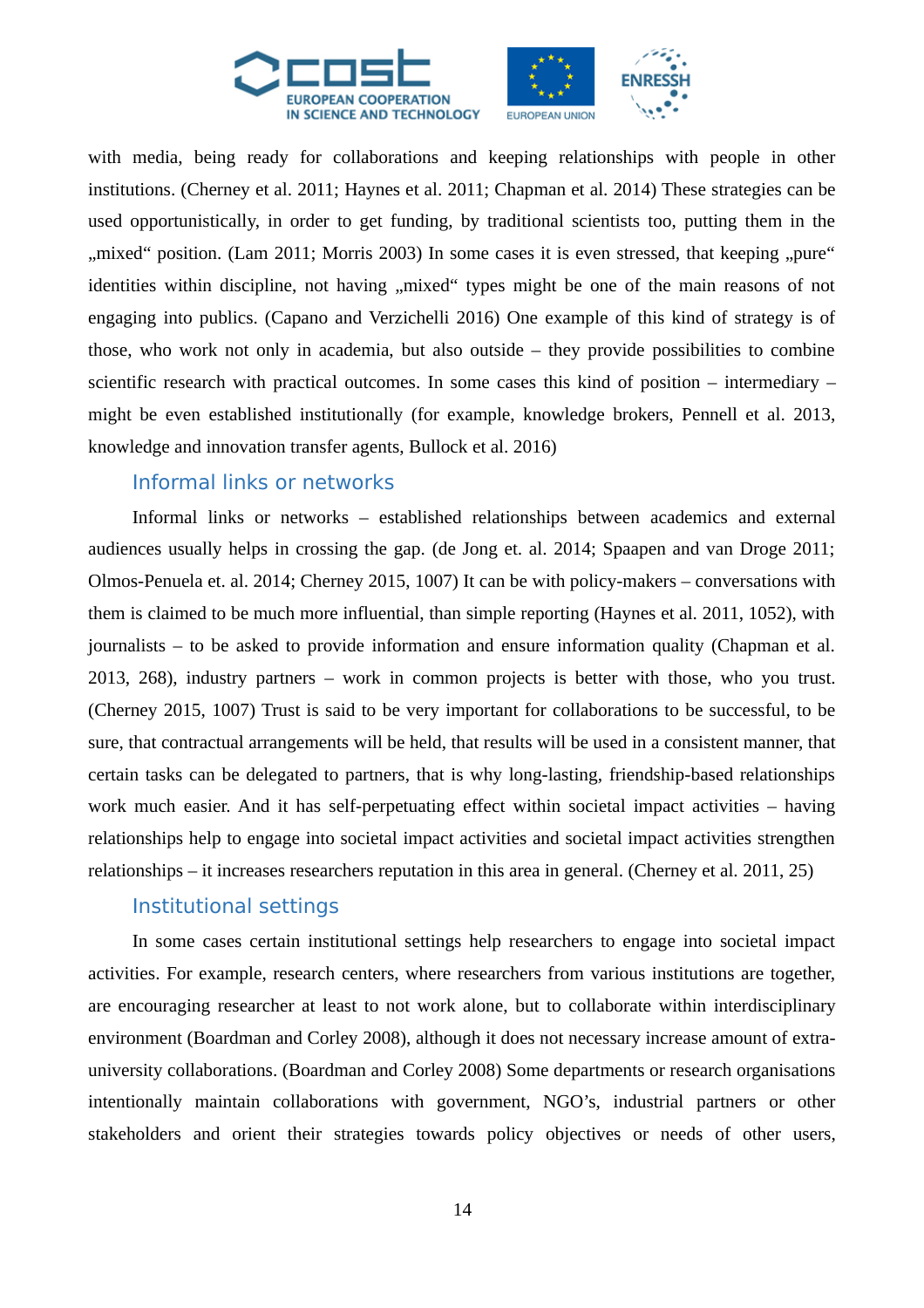

encouraging scientists to take on research, which is relevant (Haynes et al. 2011, 1051; Morris, 2003, 367; Hessels 2010, 186). Also it might be in more informal level, for example, collaborations of scientists themselves into mixed research groups, where are more "traditional" type researchers together with more "translation" type researchers. (Haynes et al. 2011, 1050) In some studies it is expressed strong need for institutions to not inhibit networking possibilities and invest funding and attention into dissemination and translation activities, so that it would not be additional unpaid work. (Cherney 2015, 1014; Martinez et al. 2010, 24)

These differences lead to considerations about structural conditions – why it is easier for those in certain fields and of certain status to combine scientific and societal impact activities? This is discussed below.

# **Scientific community and complimentarity in practice**

There are some practices and activities, that can be promoted, that help to encourage academics to make engagement and impact complementary within their research, therefore make it endogenous-integral rather than exogenous-external to scientific work.

As it is stated above, the main motivations for scientists is that of scientific recognition or possibility to do science and the main stimuli derives from scientific community itself. So for scientists to be motivated to engage into societal impact activities, helps, when community approves this kind of research, when societal impact provides recognition and/or conditions to do scientific work. It can be either because this criteria of societal impact is internal within scientific community as such or it is given as external condition for getting funding – that is, possibility to do science depends on engaging (or declaring to engage) into societal impact activities.

#### Internal motivations for societal engagement

It can be internal in scientific community of researchers to do relevant research. In some cases, scientific research is so integrated with practical field, that it generates rewards both in scientific and in external field, for example, catalyst chemistry in Netherlands get their topics and data from industrial collaborations, and their scientific publications are based on this kind of applied research, practitioners in their area even visit scientific conferences (Hessels 2010, 172); this might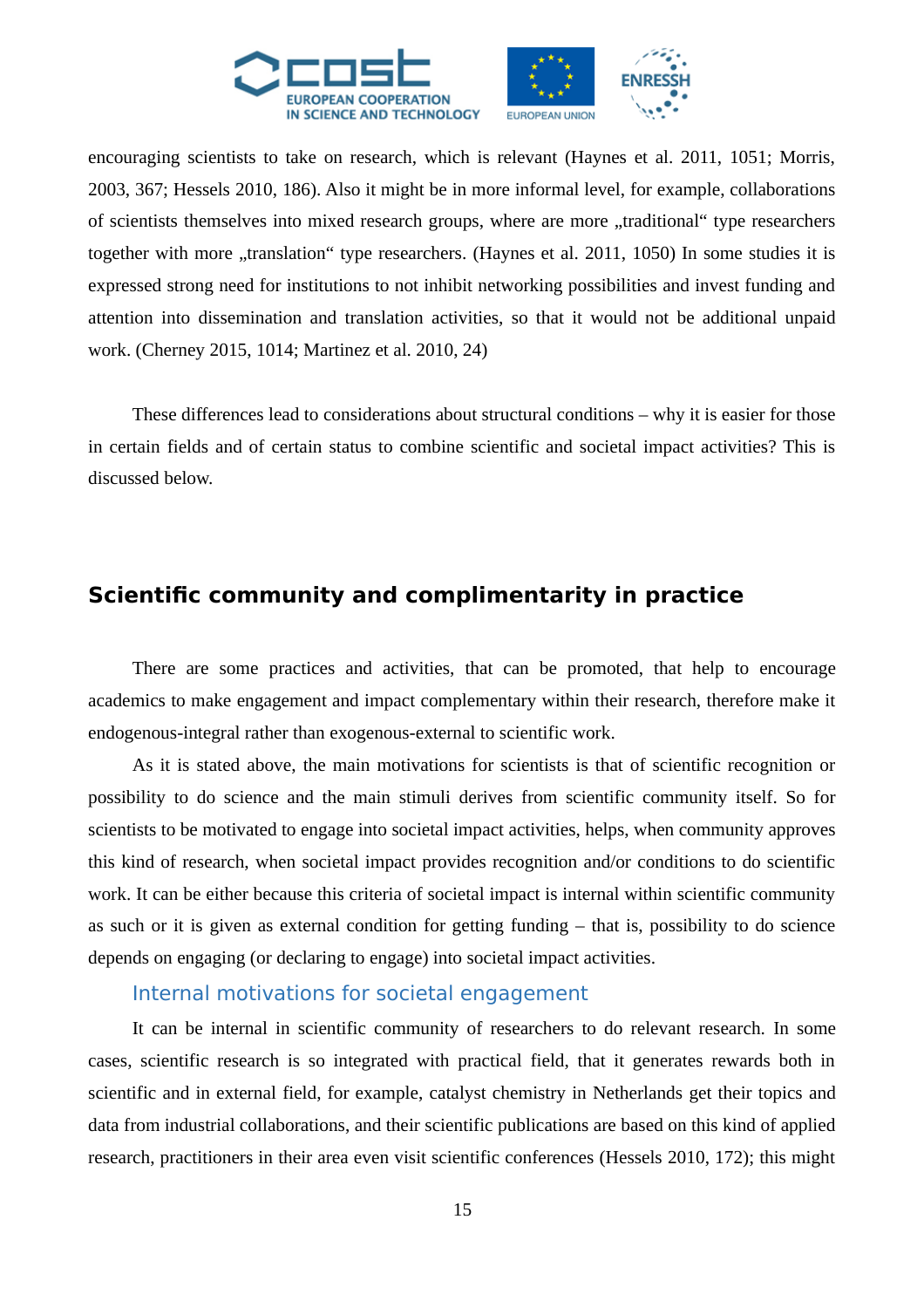

also be the case in technological sciences (Ylijoki et al. 2011). Although it do not solve the problem of delays of publishing because of commercial secrecy.

Also there are cases, when engagement in societal impact activities do not help to generate formal scientific recognition, that is, it is in the conflict with a requirement to publish in academic journals, but it is appreciated and encouraged within scientific community. As it was mentioned above, many scientists care about societal impact of their research. (Jensen et al. 2008; Ylijoki et al. 2011, 730; Capano and Verzichelli 2016, 225; Haynes et al. 2011) In so called divergent disciplines, (or fragmented adhocracies, as social sciences are, de Jong et al. 2014, 10) that is, where it is more divergence in topics, small amount of researchers engaging in those, so less competition, but also low citation density, there is a need to be evaluated not by quantity of scientific outcomes, but on other criteria, and one of these might be societal relevance, and it can be accepted both in formal (external) and informal (internal) evaluations. (Hessels 2010, 185-186)

## External motivations for academic impact

Societal impact might be not internal, but external criteria, and it is the statement, which is mostly expressed in studies on societal impact of research. Scientific community can be forced into engaging into societal impact in order to get funding. This by some researchers is described as a "struggle" (Hessels 2010), by some – as "coping", "managing" or "compromising". (Morris 2003; Morris and Rip 2006) It might get scientists in contradiction within mentioned credibility cycle, when they in order to do research they have to get funding, but for funding they need to stress societal relevance, while for getting recognition out of research they have to prove scientific value for their peers – it puts them in contradiction within requirements, unless internal conditions of the field let to combine these. (Hessels 2010)

But scientists have various strategies to deal with those contradictions, especially when mentioned institutional settings are established, and usually it is perceived not as compliance, but as adaptive behaviour. (Morris 2003) If societal impact is required to get funding, and funding is the main need for research, thinking of it in order to get funding associates engagement practices with good academic research practices. Also Morris (2003) states that scientists are still quite a lot evaluated by their peers, even in societal impact requirements, so they to certain extent can avoid strictness of these and formulate their research goals quite loosely, and research councils are especially effective when negotiating those contradictions. Scientists find ways to keep their intellectual independence by holding to the idea Science and scientific community as main criteria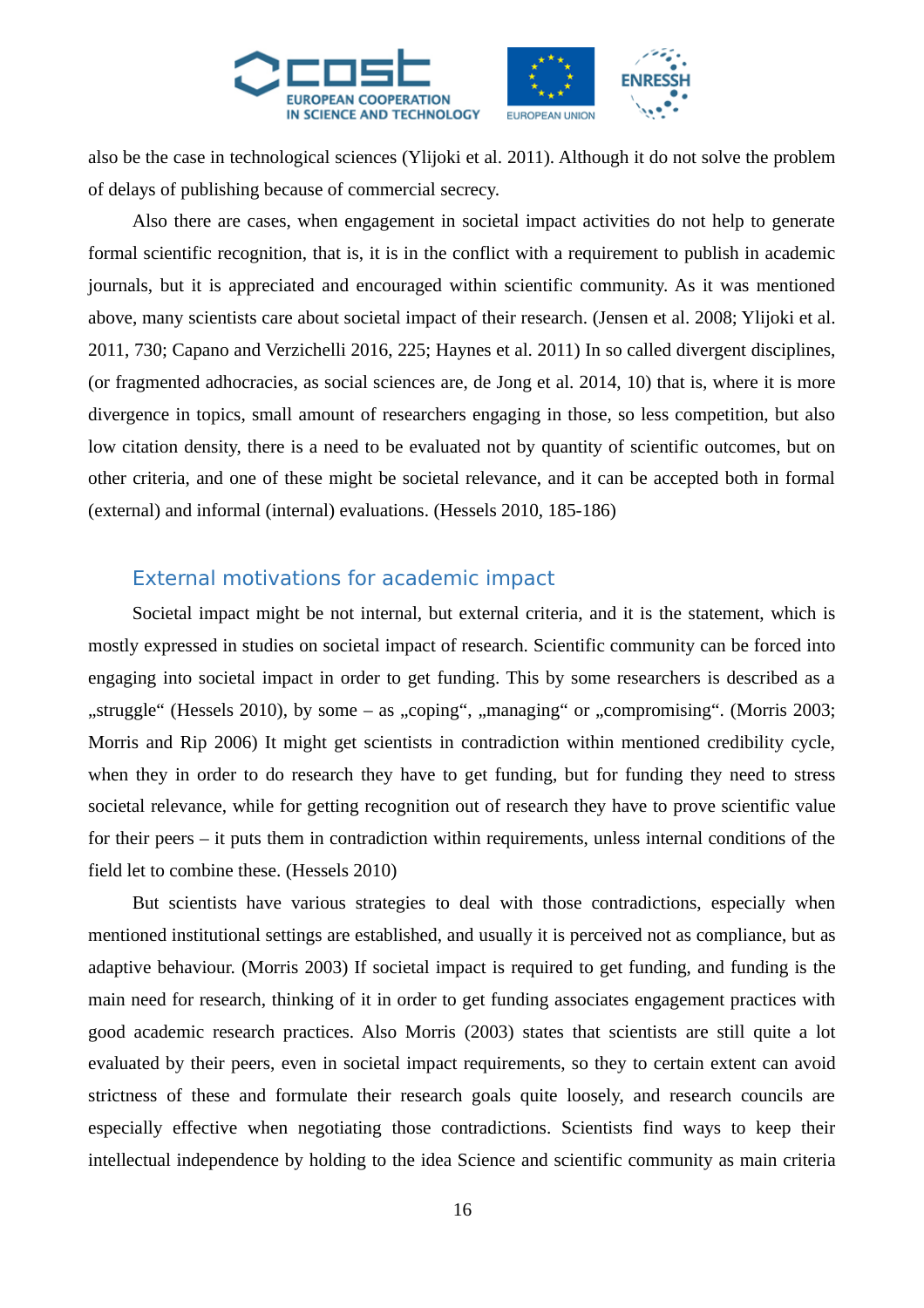



for legitimacy of research, having multiple funding sources and managing them, balancing within requirements of different funding, putting already existing relationships within the concept of societal relevance, compromising between their scientific interests and funders' interests. (Morris 2003; Morris and Rip 2006) So they do not loose their identity as independent scientists, they do not step out of traditional science, but just incorporate some elements of management and recourse mobilisation. (Morris 2003).

Although within external requirements, as Morris and Rip states: "for the majority of scientists the concern was, and is, less about the principle and more about the degree to which the link between research and benefit might need to be direct and demonstrable." (2006, 258) The quite similar conclusion is expressed by de Jong et al. (2016) – usually scientists engage into societal impact activities, but do not know it or do not know how to show it in research evaluation – it is a paradox in communication between policy-makers and scientists. Also perceived contradiction is not with societal impact requirement as such, but with its externality, being top-down. This might be experienced as policy alienation – psychological disconnection with imposed policy, because it is associated with powerlessness (not being able to control conditions and principles of own work) and meaninglessness (not believing in goals of own work). (Tummers 2012) Autonomy is crucial in their work for public professionals (Tummers 2012, 257) and for academics too. (Morris 2003)

# **Conclusions and discussion**

There are two main points from this analysis – intertwining of opportunistic and principles decisions, which leads academic to trade-off position, and solution to it, resting in academic identity, which perceives complementarity between good research practices and engaged research practices.

Barriers to engagement come about because of a vicious dynamic between practical and idealistic issues. Picturing academic researcher's engaging into societal impact activities as somehow difficult and challenging is inseparable from the idea of "different worlds", expressed in much of the research, discussed above. It takes efforts, time, attention and skills of a scientist to cross this boundary between scientific and extra-academic audience. It produces struggles and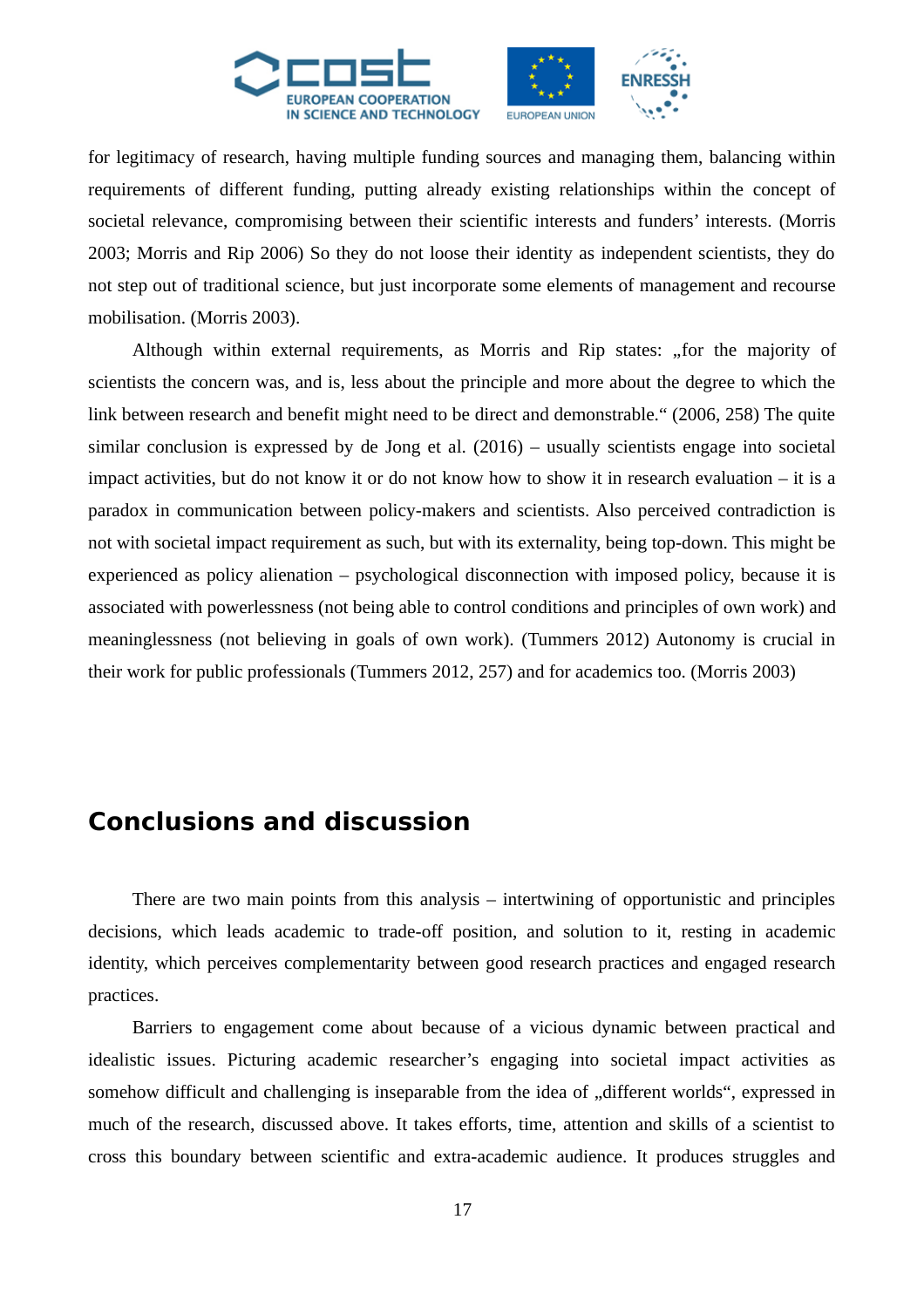

uncertainty when crossing this boundary is required. Academics are under time pressures and so have to make trade-offs about what they do. In this situation engagement is seen as being a means to an end and not an end in itself, so it suffers from these trade-offs.

Most of researchers want to be recognised within scientific community and external requirement to produce societal impact might be seen as a threat to autonomy. But this should not be totalised – it is only the case, when scientific and extra-scientific worlds are perceived as separate and when egagement is seen as being additional and not integral part of good research. Many of researchers believe, that societal impact is important and despite difficulties engage into it. And while there are communities and institutions, oriented exclusively towards pure science, and interested into societal impact only as an external requirement for funding, there are also communities, where application of results to societal problems, research collaborations, communication with practical professionals and more general public are essential part of scientific work. This principled decision in trade-offs between scientific work and engagement in turn highlights the fact that this distinction is a part of academic identity and so improving engagement is that you need to change academic identities, and in particular, to ensure that the identities perceive complementarity between good research practices and engaged research practices.

So to solve the problems you have to break this vicious cycle, and this means finding various kinds of complementarities that can be built so that engagement becomes part of the academic identity of good research, as well as just having the time to do the engagement activity, and that can be individual, in networks, and within institutions. These can configure academic motivations to combine the two, and then over time engagement will be seen as a normal part of academic practice.

There can be noticed serious limitation of this kind of research – societal impact discourse is driven by natural and technological fields and it results in limited understanding of how societal impact can be reached in SSH communities. Because of the concentration on non-SSH fields, there is overemphasis on collaboration with business, innovation, commercialisation, which leads to economical and quantitative definitions of societal value. While in SSH fields engagement with stakeholders from governmental sector is much more common and popularisation activities for general public are more important. It is even more limited, when considering, that collaborations in SSH tend to be informal, that is, not registered in any formal document and harder to capture in research. (Castro-Martinez et al. 2010, 23) Because of all those reasons, collaboration with "public", which might be important for SSH fields, is overlooked in previous studies. This leads to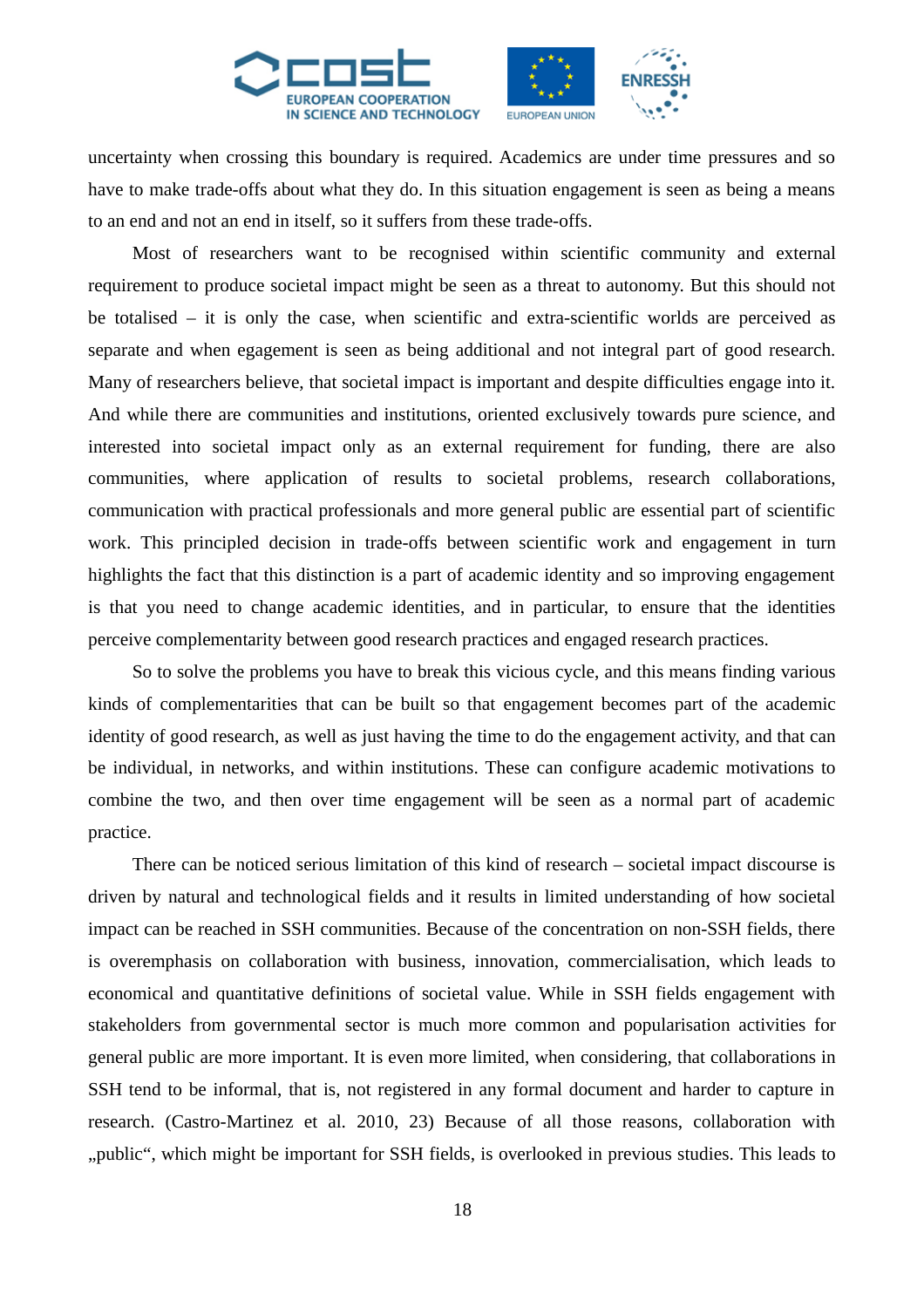

biased image of societal impact generation and possibly leads to view, where scientific and "outside" worlds are strongly separated. Although it can not be claimed without further research into SSH fields.

## Limitations

Limitations of research strategy, which affected results, omitting some alternative insights on researchers' position within societal impact requirements (or absence of them):

use of English language led to omitting certain national contexts;

 books were not considered as a main source of information; keeping in mind, that in SSH big part of research is published in books, not journal publications, it certainly limited results.

There are limitations for making conclusions for SSH researchers – there were quite few publications, concentrated on SSH fields. But most of the implications for results were considered in the text and there is a question, how big the differences are in this area.

# Suggestions for future research

There is a lack of studies, especially of qualitative nature, on individual level of SSH fields. They can be distinguished from non-SSH fields by their divergent nature, soft knowledge, communication with general publics and care for societal relevance in general. It would be interesting to understand if and how strongly societal impact aspects are internal in research to SSH communities. Also more knowledge in differences within SSH disciplines would be beneficial. Following conclusions made from this review, it would be especially valuable to study the issues of academic identity and the ways that academics value engagement practices and perceive their scientific validity in terms of undertaking 'good' research.

Another aspect – studies of qualitative nature about scientist's (dis)engagement into societal impact activities are usually concentrated on success cases – that is, when societal impact is generated, but there is a lack of attention to those, who do not engage into societal impact and what barriers they experience (except of the mentioned systematic study in nature sciences by Hessels 2010).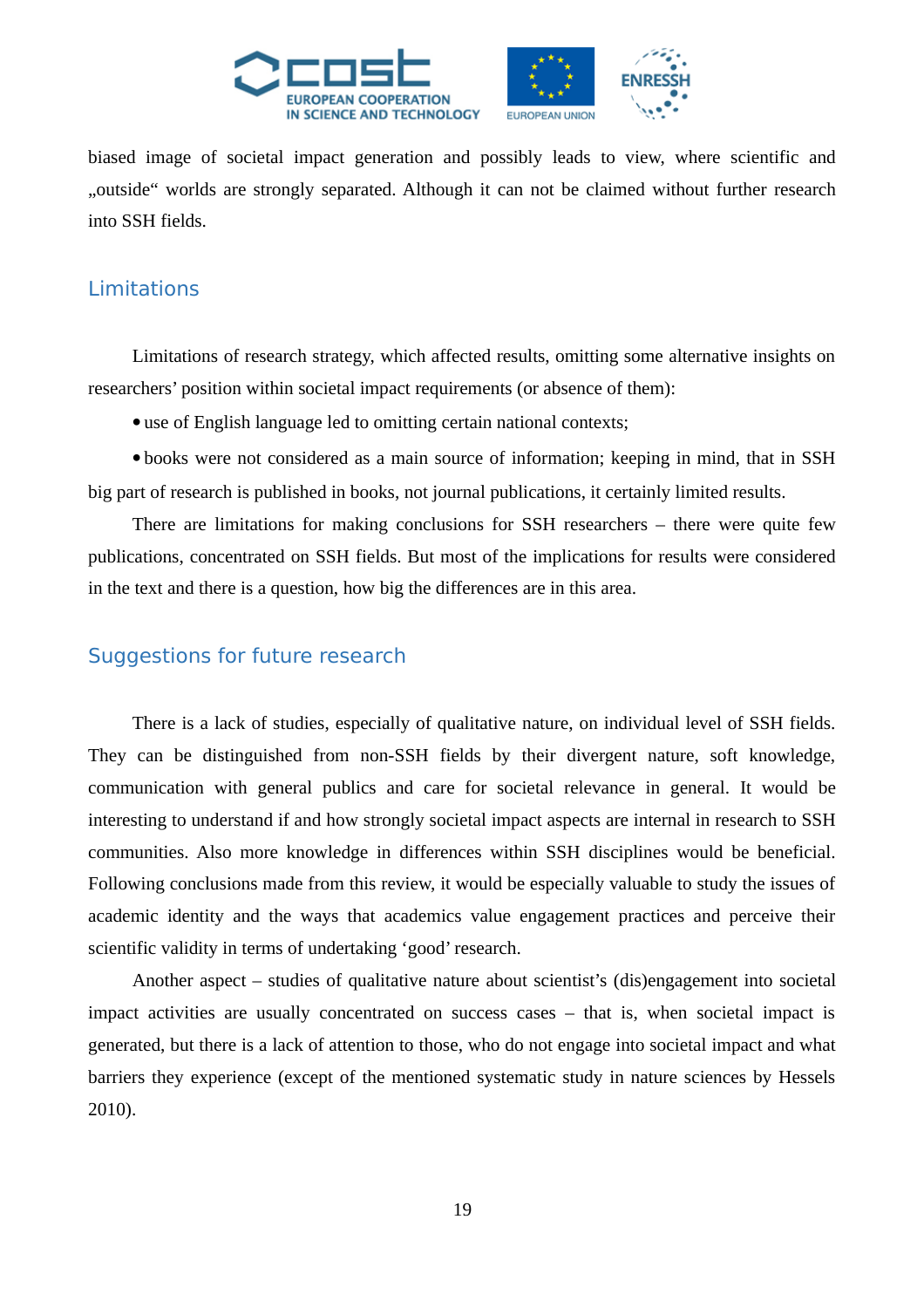



# Policy implications

Main issue in (dis)engegament of individual academic is the question of identity, so goal would be to ensure that academics are willing to and have opportunities to use their skills for impact generation.

A key moment in the academic identity formation process is the Ph.D. so actions could be taken to ensure that academics have the chance to perceive engaged practices as valid and important in the course of their Ph.D. processes; for example, initiative of the AHRC New Generation Thinkers stimulate researchers and provide access to media channels along with media coaching (and to a lesser extend the Dutch Bessensap scheme).

Additional measures could include establishing support systems within universities or research centers: possibilities for networking, skills' improvement within communication with media, intermediary positions for outside communication and management of collaborations, financial support for dissemination activities. Special attention here should be for junior researchers, because as they have more structural limitations, connected to managing their career within scientific community.

Scientists' practical outputs and dissemination could be included within universities into evaluation and career assessment at least as an additional criteria.

Research evaluation within the context of societal impact should not be limited to quantifiable outcomes, recorded in official documents, because SSH impact is overlooked in this approach. SSH would benefit from including self-reporting and qualitative data.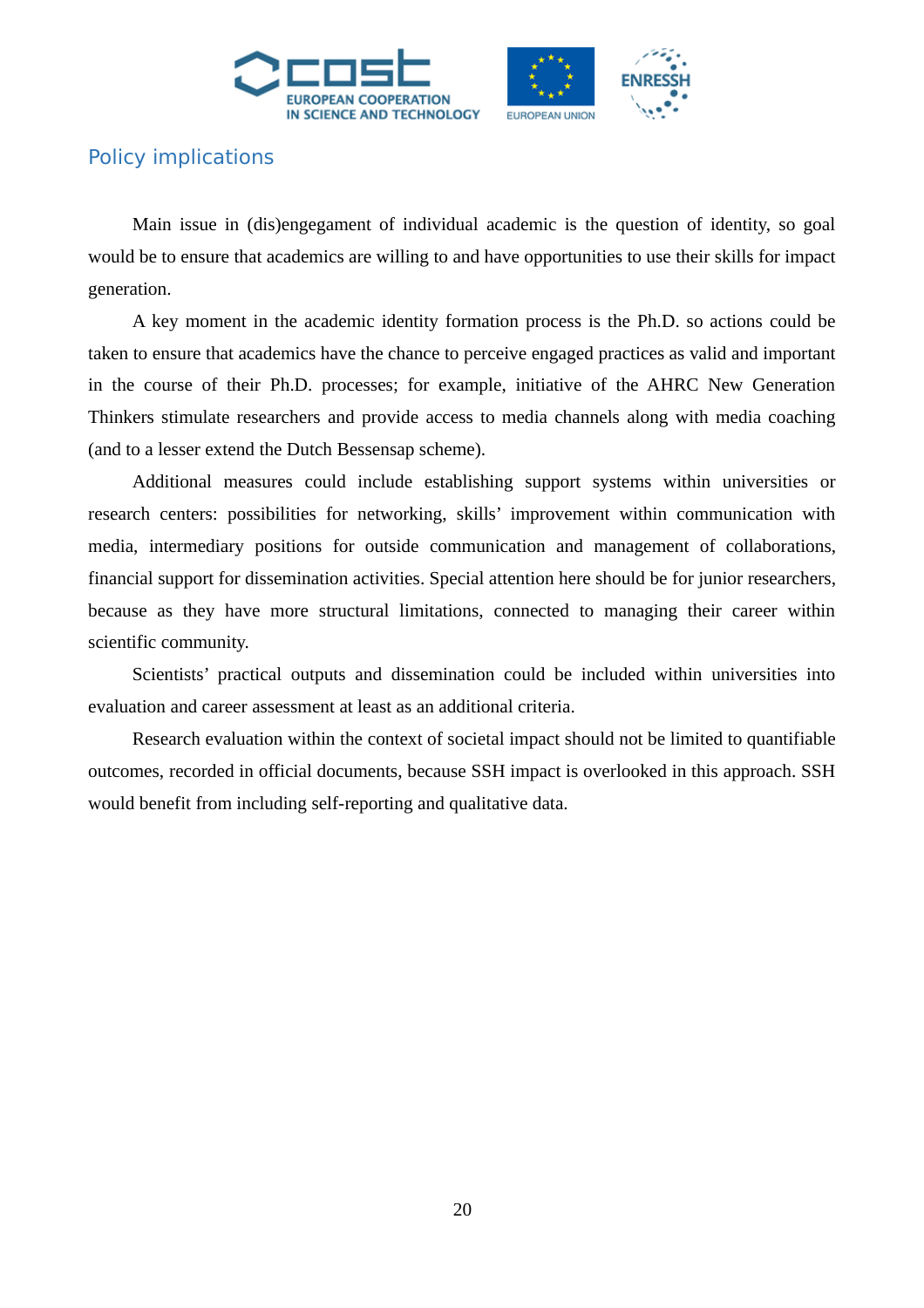



#### **References:**

Benneworth, P. S., & Jongbloed, B. W. A. (2010) Who matters to universities? A stakeholder perspective on humanities, arts and social sciences valorisation. 59, 567-588.

Blume, S.S., & Spaapen, J.B. (1988) 'External assessment and "conditional financing" of research in Dutch universities'. Minerva, 26 (1): 1-30.

Boardman, P. C., and Corley, E. A. (2008) 'University research centers and the composition of research collaborations'. Research Policy, 37: 900–913.

Bornmann, L. (2013) 'What is societal impact of research and how can it be assessed? a literature survey'. J Am Soc Inf Sci Tec 64: 217–233.

Bullock, A., Barnes, E., Morris, Z. S., Fairbank, J., de Pury, J., Howell, R., Denman, S. (2016) 'Getting the most out of knowledge and innovation transfer agents in health care: a qualitative study'. Health Serv Deliv Res, 4(33).

Capano, G. and Verzichelli, L. (2016) 'Looking for eclecticism? structural and contextual factors underlying political science's relevance gap: evidence from the Italian case'. European Political Science: 15(2): 211-232.

Castro-Martínez, E., Molas-Gallart, J., Olmos-Peñuela, J. (2010) 'Knowledge transfer in the Social Sciences and the Humanities: informal links in a Public Research Organization' Working Paper No 2010/12. INGENIO WORKING PAPER SERIES.

Chapman, S., Haynes, A., Derrick, G., Sturk, H., Hall, W. D., St. George, A. (2014) 'Reaching "An Audience That You Would Never Dream of Speaking To": Influential Public Health Researchers' Views on the Role of News Media in Influencing Policy and Public Understanding'. Journal of Health Communication, 19: 260–273.

Cherney, A. (2015) 'Academic–industry collaborations and knowledge co-production in the social sciences'. Journal of Sociology, 51(4): 1003-1016.

Cherney, A., Head, B., Boreham, P., Povey, J. and Ferguson, M. (2011) 'The Utilisation of Social Science Research in Policy Development and Program Review'. Preliminary report: Phase 1 results.

D'Este, P., Tang, P., Mahdi, S., Neely, A., Sánchez-Barrioluengo, M. (2013) 'The pursuit of academic excellence and business engagement: is it irreconcilable?'. Scientometrics, 95: 481–502.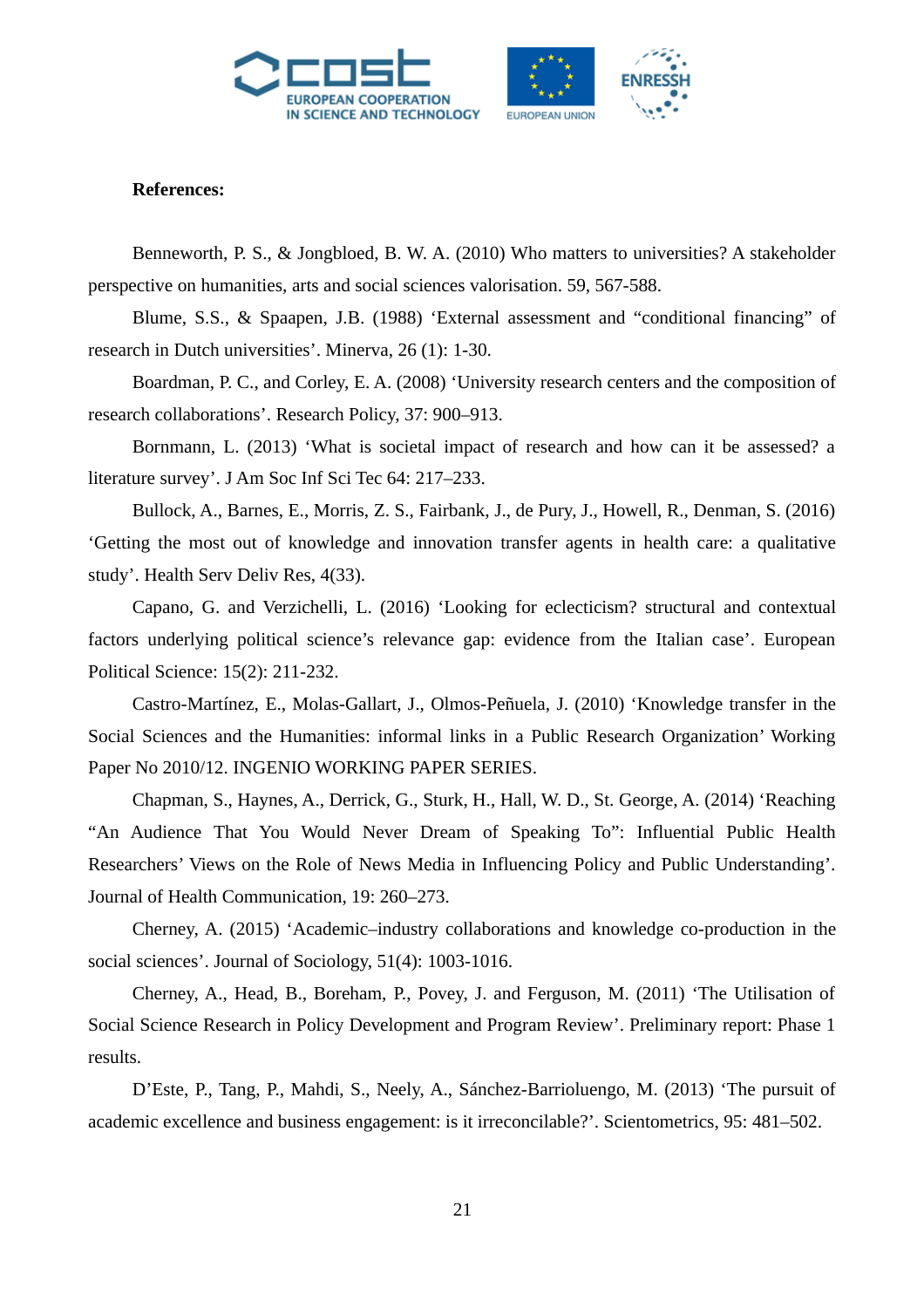

de Jong, S. P. L., Barker, K., Cox, D., Sveinsdottir, T., Van den Besselaar, P. (2014) 'Understanding societal impact through productive interactions: ICT research as a case'. Research Evaluation, 23(2): 89–102.

de Jong, S. P. L., Smit, J., van Drooge, J. (2016) 'Scientists' response to societal impact policies: A policy paradox'. Science and Public Policy, 43(1): 102–114.

Frodeman, R. and Briggle, A. (2012) 'The Dedisciplining of Peer Review'. Minerva 50: 3–19. Gibbons, M. (1998) 'Higher Education Relevance in the 21st Century'. Presented at the UNESCO World Conference on Higher Education. Washington, DC: World Bank.

Greenhalgh, T., Raftery, J., Hanney, S., & Glover, M. (2016). 'Research impact: a narrative review'. BMC Medicine, 14, 78.

Hakala, J. and Ylijoki, O-H. (2001) 'Research for Whom? Research Orientations in Three Academic Cultures'. Organization 8(2): 373-380.

Haynes, A., Derrick, G. E., Chapman, S., Redman, S., Hall, W. D., Gillespie, J., Sturk, H. (2011) 'From "our world" to the "real world": Exploring the views and behaviour of policyinfluential Australian public health researchers'. Social Science & Medicine 72: 1047-1055.

Hazelkorn, E. (2014) 'Making an impact: new directions for arts and humanities research'. Arts and Humanities in Higher Education, 14(1): 25-44.

Hessels, L. K. (2010) 'Science and the struggle for relevance', PhD thesis, Utrecht University, the Netherlands.

Jensen, P., Rouquier, J. B., Kreimer, P. and Croissant, Y. (2008) 'Scientists who engage with society perform better academically'. Science and Public Policy, 35: 527–41.

Kreimer, P., Levin, L., Jensen, P. (2011) 'Popularization by Argentine researchers: the activities and motivations of CONICET scientists'. Public Understand. Sci. 20(1): 37–47.

Lam, A. (2011) 'What motivates academic scientists to engage in research commercialization: 'Gold', 'ribbon' or 'puzzle'?'. Research Policy, 40: 1354–68.

Landry, R., Saïhi, M., Amara, N., Ouimet, M. (2010) 'Evidence on how academics manage their portfolio of knowledge transfer activities'. Research Policy 39: 1387–1403.

Morris, N. (2003) 'Academic researchers as 'agents' of science policy'. Science and Public Policy 30(5): 359-370.

Morris, N. and Rip, A. (2006) 'Scientists' coping strategies in an evolving research system: The case of life scientists in the UK'. Science and Public Policy, 33: 253–63.